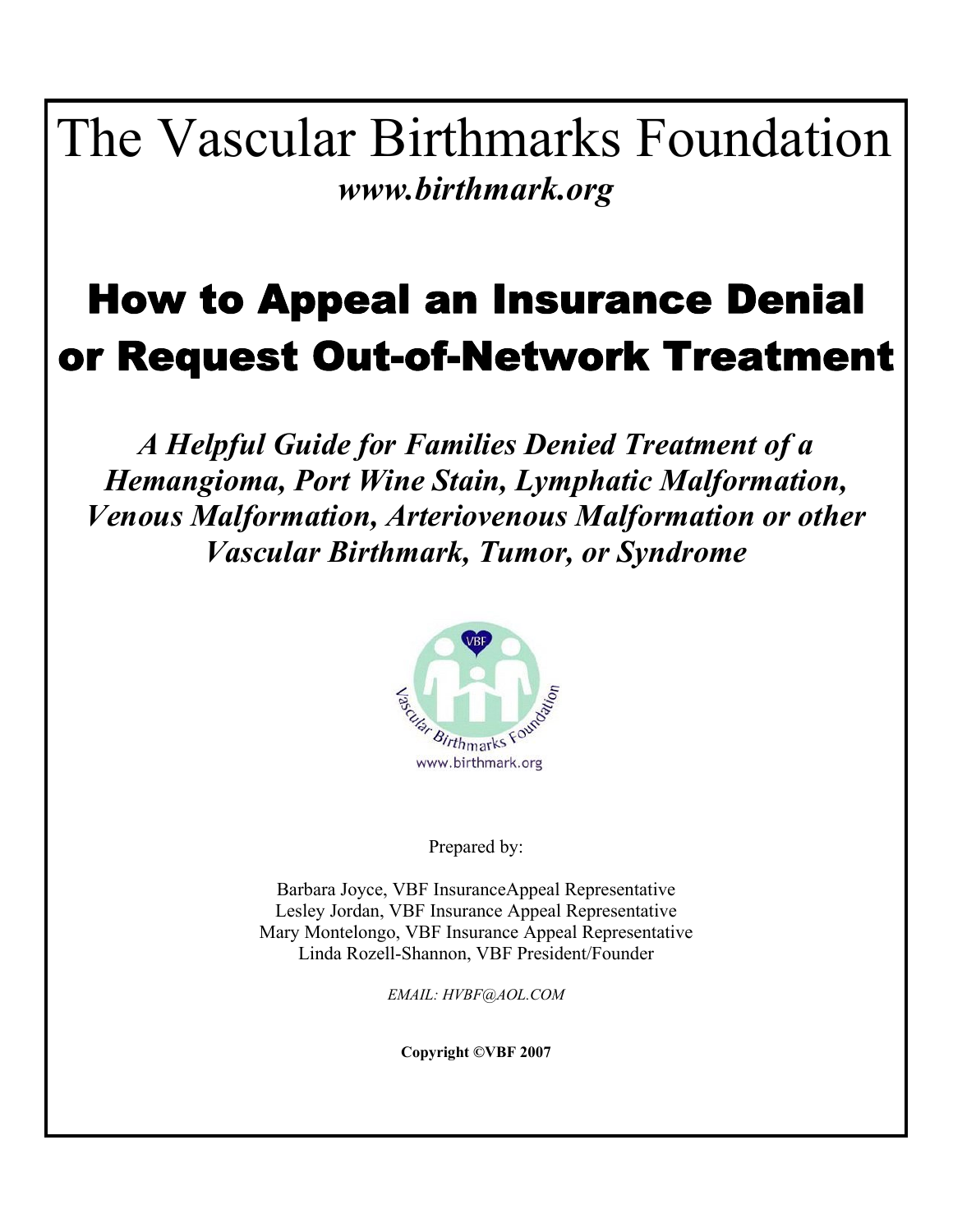If you need this brochure it is because your insurance company has denied you or a loved one treatment of a vascular lesion. Typically, a denial is based on the fact that the insurance company determines that treatment would be cosmetic or elective. In other words, they do not believe that treatment is a medical necessity.

According to Rozell-Shannon, Marshall, and Waner (1997) "You have health insurance and you expect your benefits to cover the cost of treatment for a vascular lesion. Your insurance company or HMO denies coverage. It's not an unusual situation. Many insurance companies still classify the treatment of vascular lesions as cosmetic surgery" (p. 139).

Because the subject of vascular birthmarks and tumors is scarcely covered in medical school, the information that insurance companies maintain on the diagnosis and treatment of these lesions is outdated. However, there is current information that indicates that most hemangiomas will not resolve to an acceptable appearance and therefore they will need some form of medical intervention. According to Waner and Suen (1999): "An issue often inadequately dealt with, but an extremely important one nonetheless, concerns the true meaning of the term involution. Unfortunately, a large proportion of parents have been led to believe that the hemangioma will disappear completely and leave no trace. Perhaps the current dogma concerning non-intervention, coupled with the lack of substantial experience on the part of physicians, is partly to blame" (p. 26).

Waner and Suen (1999) further stated, "Only 40% of hemangiomas involute with an acceptable result. Therefore, 60% of all patients with hemangiomas will require some form of corrective surgery" (p. 27). Williams, et al. (2003) also noted that "If these often disfiguring vascular lesions do not involute early, they may have profound psychosocial effects on the child and family" (p. 229).

Tanner, Dechert, and Frieden (1998) noted that most hemangiomas develop during the first few weeks of life, often starting as a tiny red dot, grow for up to one year, and then they begin a long and slow involution cycle (p. 446). The authors explain that it is uncommon for involution to be completed by 2 or 3 years of age. More likely, only 50% of hemangiomas have completely involuted by 5 years of age, 75% by 7 years of age, and 90% by 9 years of age (p. 446). It is because of this misunderstood perception that hemangiomas will involute or resolve on their own that many physicians are reluctant to treat and it is also the reason that many insurance companies do not approve treatment. From the outdated information that has been provided to the insurance companies, they operate under the false premise that all hemangiomas regress or involute on their own.

Many insurance companies still classify the treatment of vascular birthmarks as cosmetic or elective surgery. This is due to the fact that for decades the philosophy has been to "leave them alone, they will go away". Unfortunately, insurance companies refer to medical textbooks, which contain this outdated philosophy, when making decisions about coverage for treatment for vascular birthmarks. It will take a great deal of time to change this way of thinking, but you still have hope for obtaining insurance coverage through an appeals process.

This brochure will provide you with some helpful tips for filing appeals, filing complaints against insurance companies, and for requesting "out of network" referrals for the treatment of you or your loved ones vascular lesion. While most of the appeals concern hemangiomas, this process is applicable to all vascular lesions that are denied treatment

# **Requesting An "Out-of-Network" Referral**

1. You may need to seek a specialist who is not a member of your health plan. This physician is called an "out**-**of**-**network" provider. If you are seeking out-of-network care, it is imperative that your primary care doctor support your position that the treatment is necessary.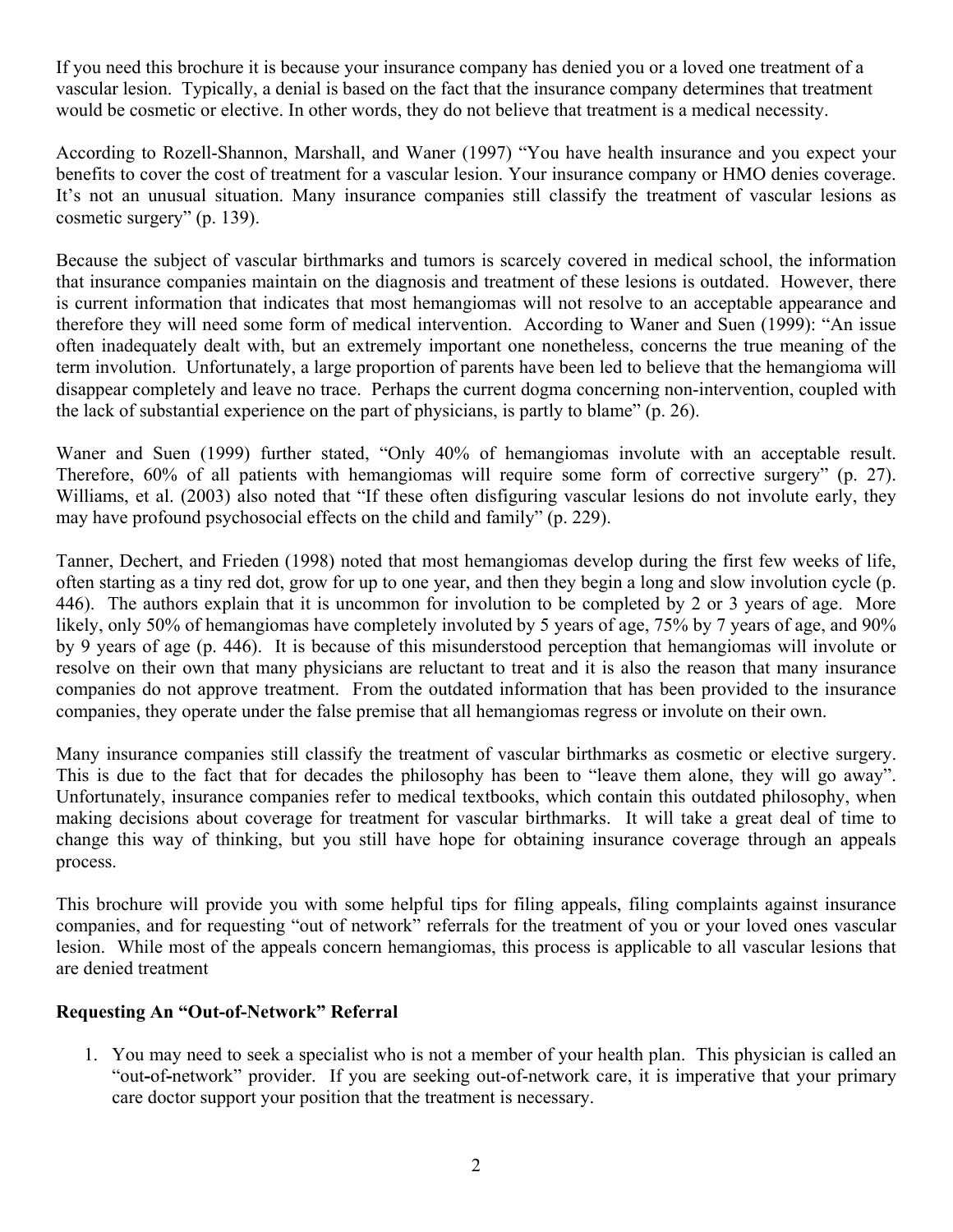Write a letter to your primary care doctor, which explains, in detail, why it is necessary for you to see the out-of-network specialist**.** You must document that the type of care you need is not available from providers within your health plan. Therefore, it is important to provide him/her with information about the specific expertise of the out**-**of**-**network specialist. Obtain a copy of the specialist's resume or CV and include it with your letter as it will detail the specialist's experience and will likely include information about scholarly articles, publications, and studies which the specialist has authored or participated in relative to vascular lesions.

Your primary care doctor may not be aware of all of the new, effective treatment options available so you may need to educate him or her with more current information from peer-reviewed medical publications, newspaper articles, pamphlets, Internet research, and even a copy of the Birthmarks book ([www.birthmark.org](http://www.birthmark.org/)). Many doctors are extremely busy and may not have time to adequately review all the literature you provide them. As such, it is suggested that your letter also summarize the information which you provide. Your primary care doctor will need this information to convince your insurance company to approve the out-of-network referral.

- 2. Seek additional medical opinions which support the need to seek "out-of-network" treatment. Find a doctor who will agree to do a phone consultation. Include an extensive description of the lesion and treatments done to date. Send him photos and reports of diagnostic tests such as an MRI, etc. Request that the doctor provide you with a report of his findings. Include a copy of the report with your request for out-of-network treatment.
- 3. Providing an abundance of information at this stage may help you to avoid an appeal later. Remember to always keep copies of everything you send.
- 4. Refer to the "Appeals" section of this document for additional suggestions in obtaining out-of-network treatment.

# **Denials**

- 1. If you are denied coverage, either verbally or in writing, request a written explanation so that your appeal will address each reason cited by the denial letter
- 2. Review the current Evidence of Coverage of your insurance plan to determine the time frame within which the appeal must be filed.
- 3. Call the insurance company to verify the specific address where the appeal must be sent and whether it must be sent to a specific individual and/or department.
- 4. Make sure that your appeal is received by the insurance company before the appeal deadline. You should mail the documents by way of Certified mail with a receipt. If possible, send the documents by way of overnight delivery. (It is easier to track this way.)
- 5. Always keep hard copies of the documents you mail. Also, keep copies of all email correspondence.
- 6. Whenever you speak with anyone about your claim/appeal get their first and last name and their phone number with an extension. Document this information along with the time and date of your call. Keep a log book. This will help you if one representative gives you information which is contrary to information given to you by a different representative. It also makes it difficult for them to argue with the facts if you have every detail about the conversation, including who you spoke with.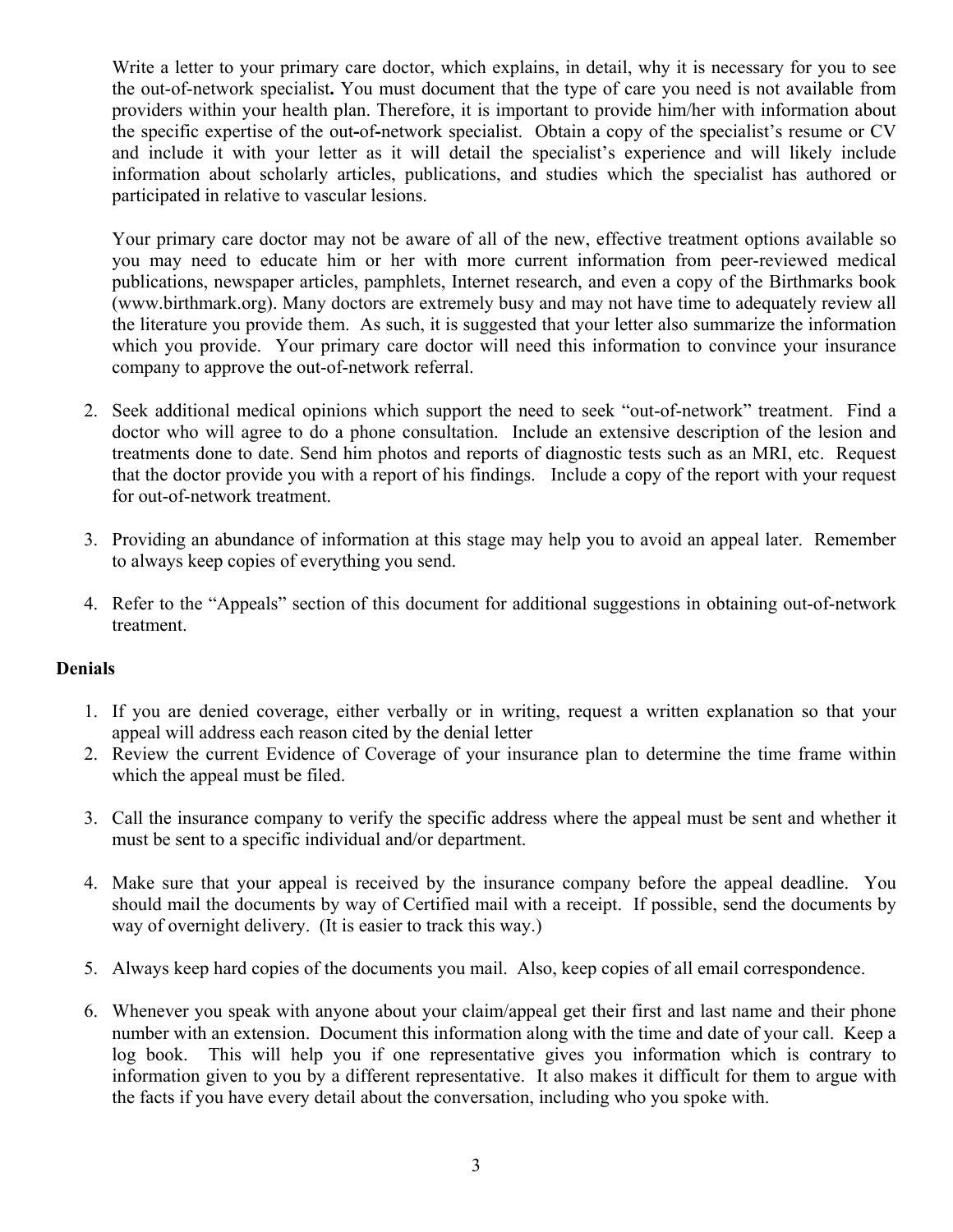- 7. If the insurance claim representative does not return your call within 48 hours, call and leave another message. Your call is one of hundreds they receive weekly, so they will only respond to people who persist. It is also a good idea to email them as this will provide you with proof that you tried to contact them. Also, many claim representatives check and respond to their email more often than phone calls.
- 8. If your request to see an out-of-network specialist is denied on the basis that comparable services are available within your plan, you may appeal the denial and/or or pay the consultation fee yourself. You probably stand a better chance of getting treatment coverage by this specialist if you first get the consultation approved. However, you can pay the consultation fee out**-**of**-** pocket and continue to appeal for approval and reimbursement of the consultation fee. In this appeal, you must prove that there is no doctor who is a member of your health plan that has the expertise needed (see "Appeals" section for details).
- 9. Your appeal may be denied because your insurance company is stating that this treatment/surgery is not medically necessary and/or is considered cosmetic. You may appeal this decision (See "Appeals" section for details). In addition, you may go forward with treatment by paying out**-**of**-**pocket while continuing to appeal and hope you will later be reimbursed. However, it may be easier to win your appeal prior to obtaining treatment versus requesting reimbursement afterwards. Your argument may lose a little "punch" after the fact. Obtaining reimbursement is difficult, but not impossible. Ultimately, your decision will depend on how long you can or want to wait for treatment. consider filing a complaint with your State's Department of Insurance and/or your State's Department of Managed Care. You can find this information via an Internet search. Once a complaint is filed, the Department of Insurance will investigate your complaint and notify you of the appeals process. These Departments exist solely to ensure that insurance companies comply with state insurance regulations.
- 10. Notify your employer's Benefits Department of the denial. The insurance company may not be following the specific guidelines for your plan.

#### **Appeals**

Each insurance company has a different appeals process usually consisting of several levels, which may include, but not necessarily limited to internal appeals, hearings and external appeals. Your benefit plan coverage document must clearly include the appeals process.

#### Internal Appeals

Your appeal is reviewed by a committee comprised of employees of the insurance company that are usually medical professionals (i.e. nurses, doctors).

#### **Hearings**

You may have the option to appear before a review board in person to state your case. Find out who the members of the review board are. The board may be comprised solely of medical professionals or of a combination of medical professionals and non-medical professionals. More important, find out if the review board is internal (employed by your insurance company) or external (review members have no affiliation with your insurance company). **Know your audience so that you can address them appropriately!** In addition, ask if you can bring a representative with you to support your position, especially if you are appealing before an internal review board. If you are fighting for your child, you may want to consider bringing your child with you. This may hit close to home for some members of the board and may work to your benefit.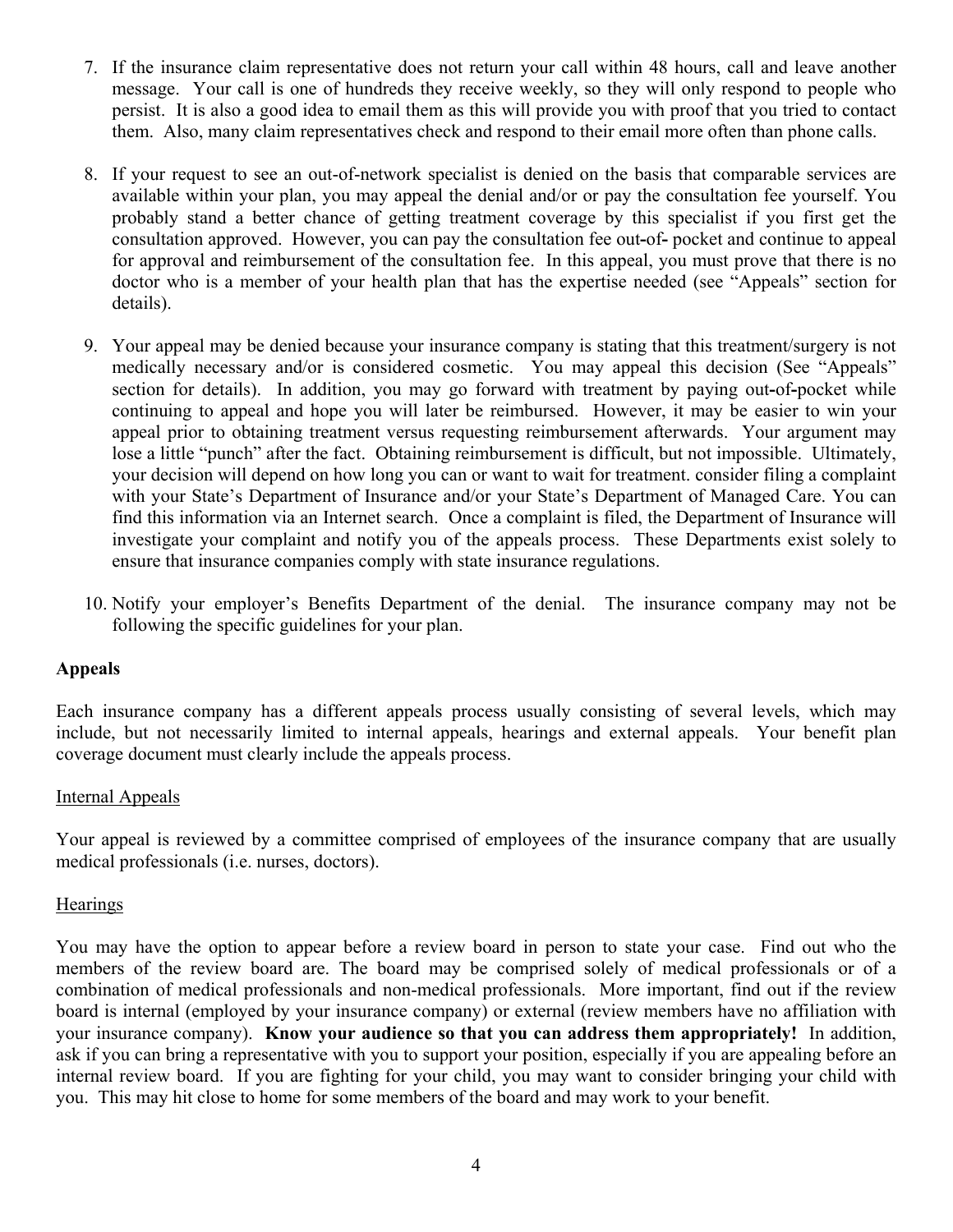# External Appeal

Your appeal is reviewed by an independent review agent, which in some states is certified by the Commissioner of the Health Department and assigned by the Insurance Department. This review board has no affiliation with your insurance company and therefore has no financial interest in the outcome. **Depending on your insurance company's policy, the results of the external appeal are sometimes binding. Verify this before you proceed and be prepared that you may not have any recourse beyond this point.** 

The Insurance Department does not regulate a self insured company's insurance plan. If you have one of these insurance plans, you are not able to file an external appeal through the Insurance Department. Contact the Department of Labor in your state for advice.

# Tips For Filing Appeals:

- 1. File a complaint with your state's Department of Insurance as soon as you have been notified that your appeal has been denied. You can find this information via an Internet search. Copy the Insurance Department on your appeal letter and refer to the assigned complaint number.
- 2. STICK TO THE TIME FRAME YOUR INSURANCE COMPANY PROVIDES. You do not want to lose your appeal based on a technicality! Determine the exact date a decision must be made by the insurance company. The Evidence of Coverage will let you know how many days they have to decide your appeal. Mark that date on your calendar and call them two weeks before the deadline to make sure they have all of the information they need to make their decision. Document this conversation with an email. If you do not have their answer by their deadline, call and email them. Let the claim representative know it is the decision date and you need an answer in writing. If they do not respond, speak with/email their supervisor. Keep calling. Persistence pays.
- 3. Make sure you understand your insurance company's appeal process. If you have any questions, call your insurance company's Medical Case Management Department for clarification.
- 4. **NEVER** agree to a verbal appeal. Your insurance company's customer service representative will adlib your words and the effect will be lost. It is advisable to file a written appeal after collecting all of the necessary information. This may include photos, a letter from the specialist indicating why the treatment is *medically necessary*, medical literature and other supporting documentation. As long as you stick to the time frame your insurance company provides, this is the best route.

Note: Families must deal with the lack of consistent information and an uncertainty over whether they will find an adequately trained physician. They struggle to get accurate information, and once they find the right physician, then they face the task of proving to their insurance company that treatment is a medical necessity.

According to Glassman, Model, Kahan, Jacobson, and Peabody (1997):

"Policymakers, insurers, and health are organizations invoke "medical necessity" to define which services should be offered to patients. However, this term has many meanings and many uses, ranging from general definitions used in health insurance contracts, to specific definitions used to identify which services are "crucial" for individual patients or patient populations. Consequently, "necessity" has an ambiguous meaning; not surprisingly, the manner in which the concept of necessity is applied varies significantly within and across providers, insurers, and states" (p. 152).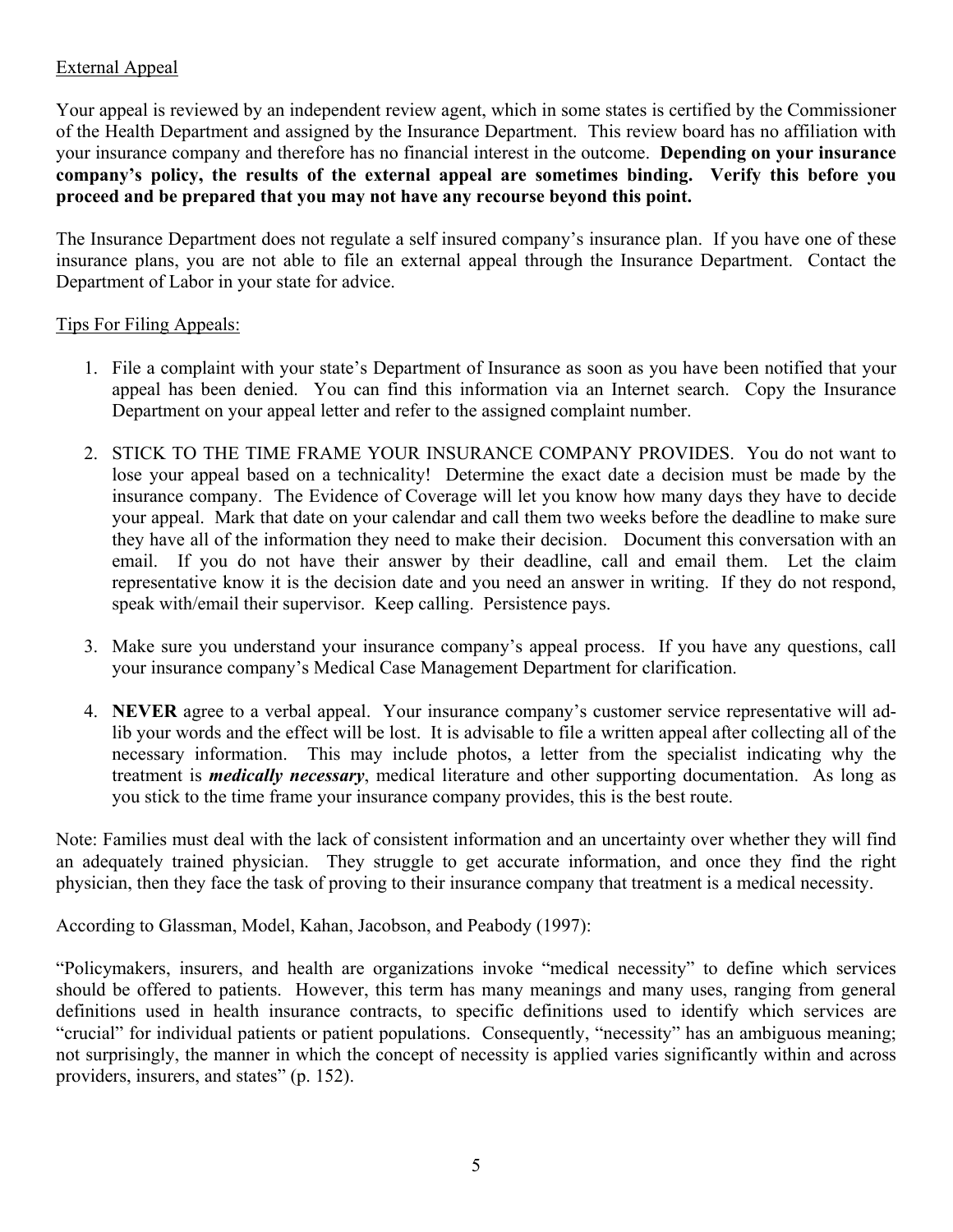- 5. Keep a detailed journal of the lesion(s) from birth to present, using specific dates. Document when the lesion bleeds, ulcerates, causes pain, problems, swelling, interferes with eating, sleeping, breathing, seeing, nursing, crawling, speaking, crying, or any other normal function, as well as emergency room visits or doctors visits.
- 6. Take close-up photos showing progression of the lesion, including bleeding and ulceration episodes. Include these photos as enclosures in your appeal letter even if the insurance company tells you it is not necessary to do so. Send 8 x 10 photos. They are not as easily lost and they have greater impact. Use a binder, if necessary. In addition, email them to the insurance representative as many insurance companies are paperless and there is a chance your photos may not otherwise be seen.
- 7. If you are appealing after treatment has already been performed, send in "before" and "after" photos of your child. This can be very effective. Use pet names or cute terms to refer to your baby so that the reader will be touched by the personalization of your appeal on behalf of your precious angel.
- 8. Personalize your appeal. Mention your child by first name repeatedly. You want the claim representative to think about their decision affecting "Amy", not "a child."
- 9. Discuss how your life/your child's life have been adversely affected by the lesion. If the lesion is near the eyes, ears or mouth you can indicate that it WILL LIKELY cause a problem with seeing, hearing, eating or speaking.
- 10. If the lesion affects the throat, cite the life-threatening potential of airway obstruction without treatment.
- 11. If the lesion affects the genital area, point out the potential for rectal or urinary tract obstruction without treatment.
- 12. **NEVER** use the word "cosmetic," not even to say that treatment IS NOT COSMETIC. This word is "flagged" and when it appears in an appeal, the appeal is denied.
- 13. For arguments against this being a cosmetic procedure:

The surgical removal of this tumor is not a cosmetic procedure. A cosmetic procedure, according to the American Board of Cosmetic Surgery [\(www.americanboardcosmeticsurgery.org](http://www.americanboardcosmeticsurgery.org/)) is a subspecialty of medicine and surgery that uniquely restricts itself to the enhancement of appearance through surgical and medical techniques. It is specifically concerned with maintaining normal appearance, restoring it, or enhancing it beyond the average level toward some aesthetic ideal." The surgical treatment and removal of a hemangioma or other vascular tumor or lesion, according to the American Board of Plastic Surgery ([www.plasticsurgery.com\)](http://www.plasticsurgery.com/) "deals with the repair, reconstruction, or replacement of physical defects of form or function involving the skin, musculoskeletal system, cranio-maxillofacial structures, hand, extremities, breast and trunk, and external genitalia."

Also, the AMA and the Health Insurance Association of America has defined reconstructive surgery as surgery performed on abnormal structures of the body caused by congenital defects. Such surgery may be performed to improve function, but also to approximate a normal appearance.

# *Plastic, cosmetic, and reconstructive surgery defined:*

Although these three types of surgery share some common techniques and approaches, they have somewhat different emphases. Plastic surgery is usually performed to treat [birth defects](http://www.answers.com/topic/congenital-disorder) and to remove skin blemishes such as [warts,](http://www.answers.com/topic/wart) [acne](http://www.answers.com/topic/acne) scars, or [birthmarks](http://www.answers.com/topic/birthmark). [Cosmetic surgery](http://www.answers.com/topic/cosmetic-surgery) procedures are performed to make the patient look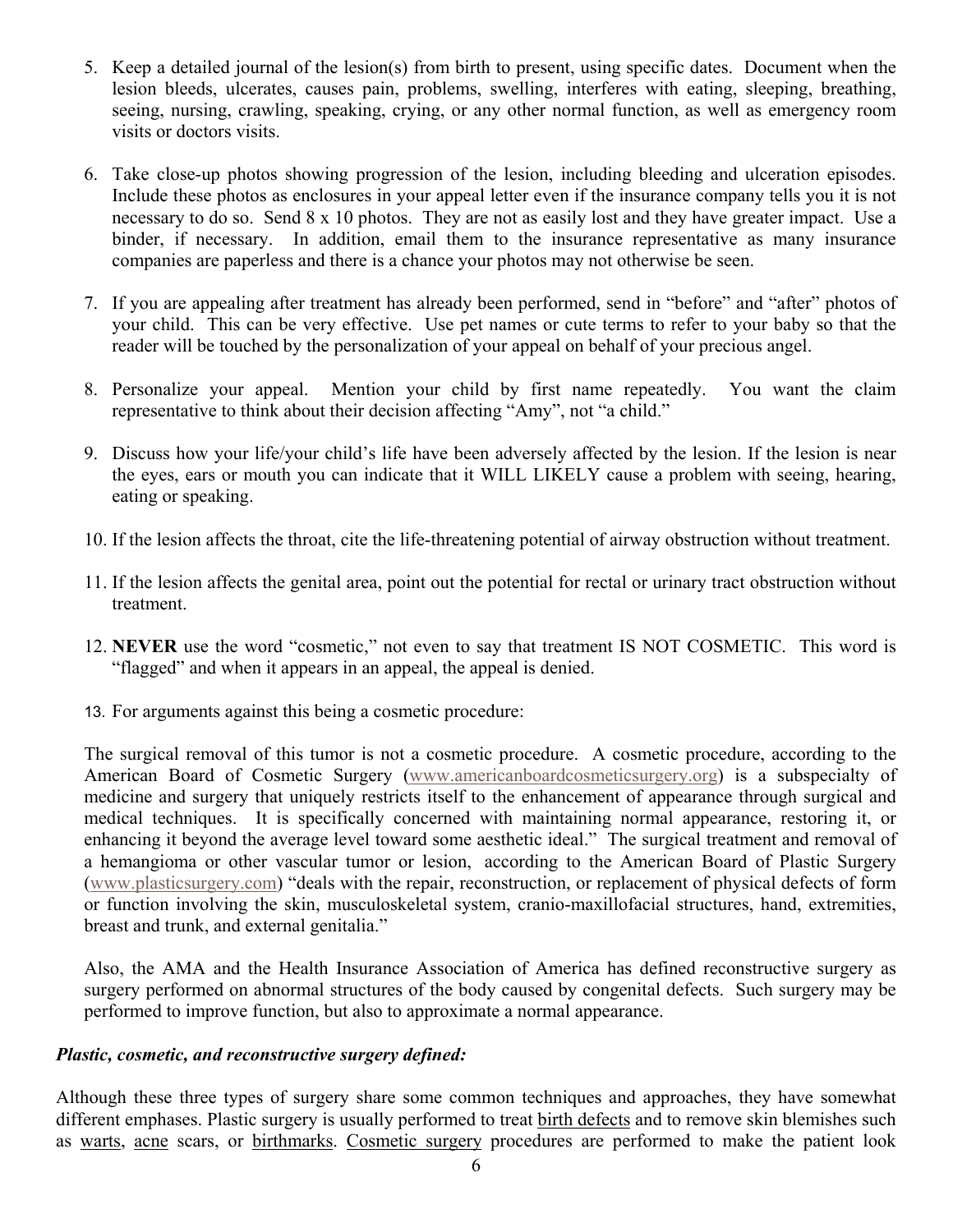younger or enhance his or her appearance in other ways. Reconstructive surgery is used to reattach body parts severed in combat or accidents, to perform skin [grafts](http://www.answers.com/topic/graft) after severe [burns](http://www.answers.com/topic/burn), or to reconstruct parts of the patient's body that were missing at birth or removed by surgery. Reconstructive surgery is the oldest form of plastic surgery, having developed out of the need to treat wounded soldiers in wartime. (Retrieved from www.answers.com).

#### **ASPS Applauds Introduction of Legislation to Increase Access to Reconstructive Surgery for Children**

For Immediate Release: March 23, 2007

ARLINGTON HEIGHTS, Ill.—The American Society of Plastic Surgeons (ASPS) today announced its support of the Children's Access to Reconstructive Evaluation and Surgery Act—or CARES Act. This bi-partisan legislation was introduced today in the House of Representatives by Reps. Carolyn McCarthy (D-NY) and Patrick Tiberi (R-OH).

In response to an increasing number of insurance companies denying coverage for reconstructive procedures to correct deformities in children, the CARES Act would require insurance companies to provide coverage for the treatment of a child's congenital or developmental deformity or disorder due to trauma, infection, tumor, or disease. Seven years ago, President George W. Bush signed comparable legislation into law while Governor of Texas.

"The ASPS and Coalition for Coverage of Children's Deformities believe that a statutory requirement for insurance coverage of children's deformities is vital to correct the growing problem of insurance companies denying care on the grounds that the care provided is cosmetic in nature," said Roxanne Guy, MD, ASPS president. "The American Medical Association defines reconstructive surgery as being performed on abnormal structures of the body caused by congenital defects, developmental abnormalities, trauma, infection, tumors or disease. Reconstructive surgery is generally performed to improve function and approximate a normal appearance. The CARES Act identifies the distinction between cosmetic and reconstructive surgery."

Lauren Mandel, now a teenager, was denied such coverage when she was a little girl. Insurance covered the life threatening procedures for her arterial venous malformation (tumors made of blood vessels) but denied surgery to fix her jaw and teeth, stating it was considered a cosmetic procedure. Lauren finally had the surgery, which was paid for by her parents.

"My daughter deserves that chance as does every child in this country," said Bernadette LaPoppa, Lauren's mother. "No family should have to face the obstacles we have faced or experience financial hardship to receive necessary care from the appropriate medical specialist."

According to the March of Dimes, 3 percent of babies born annually (120,000) suffer from birth defects. A birth defect is an abnormality of structure, function, or body metabolism present at birth that results in physical or mental disabilities or is fatal. Of the 120,000 children born annually with birth defects, approximately 40,000 require reconstructive surgery.

Examples of these deformities include cleft lip, cleft palate, skin lesions, vascular anomalies, malformations of the ear, hand, or foot, and other more profound craniofacial deformities. Although surgeons are able to correct many of these problems, an increasing number of insurance companies are denying access to care by labeling the procedures "cosmetic" or "non-functional" in nature. A survey of ASPS members revealed that nearly 54 percent of respondents indicated they had pediatric patients who have been totally denied insurance coverage, or had experienced significant and deleterious obstacles in obtaining approval for coverage of surgical procedures.

"The CARES Act is common sense legislation that will improve the current delivery system and restore patients' and families' trust and confidence in their health plans. Too many American families are being denied access to health care that would prevent long term physical and psychological injuries. The procedures used to treat these children are, by definition, reconstructive, and should be covered by insurance," said Dr. Guy. "Speaking on behalf of the ASPS membership, we thank the sponsors of this proposed legislation and appreciate their support. As plastic surgeons, we recognize this disparity on a personal level with our young reconstructive patients and their families."

For referrals to ASPS Member Surgeons certified by the American Board of Plastic Surgery, call 888-4-PLASTIC (475- 2784) or visit www.plasticsurgery.org where you can also learn more about cosmetic and reconstructive plastic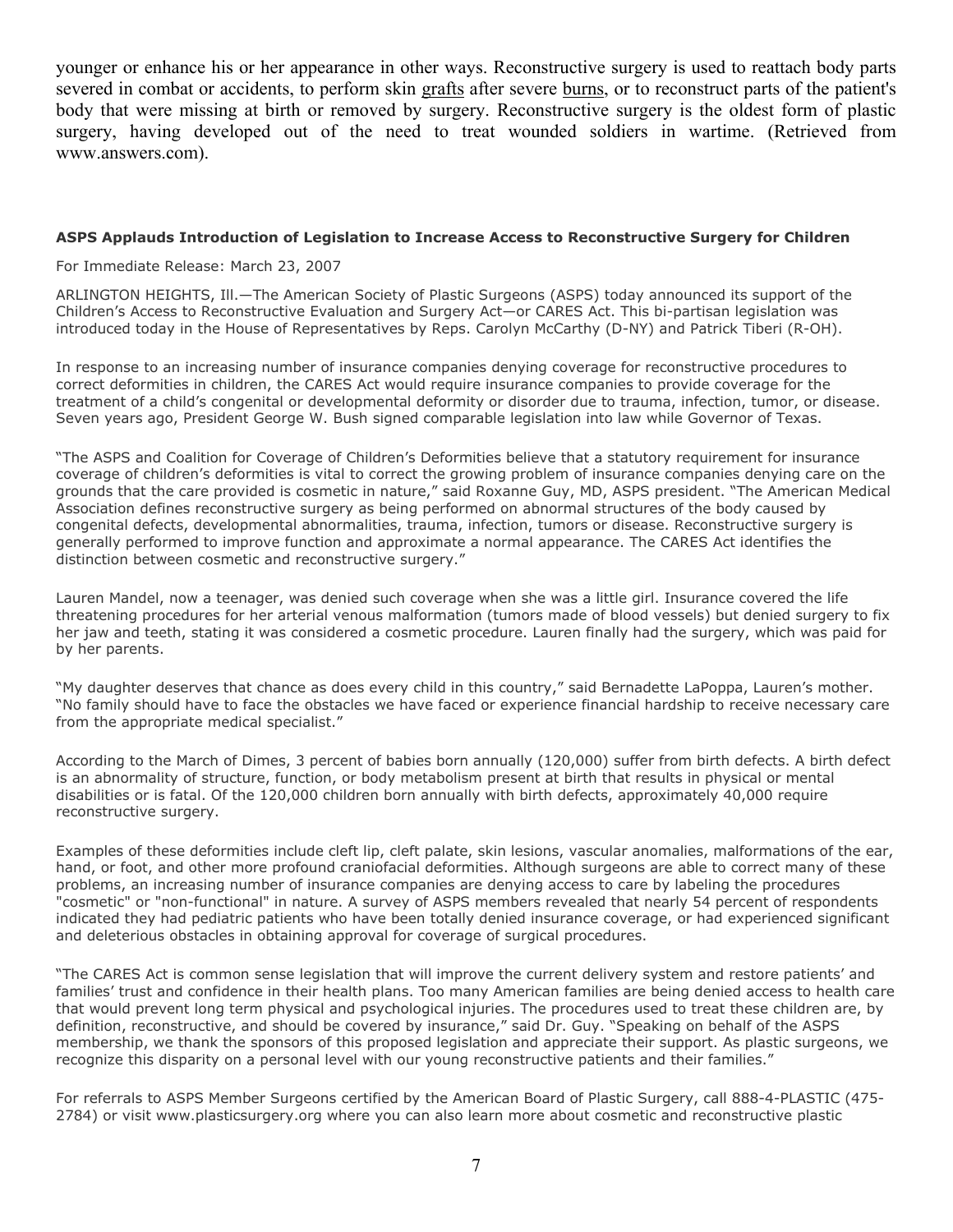surgery.

The American Society of Plastic Surgeons (ASPS) is the largest organization of board-certified plastic surgeons in the world. With more than 6,000 members, the Society is recognized as a leading authority and information source on cosmetic and reconstructive plastic surgery. ASPS comprises more than 90 percent of all board-certified plastic surgeons in the United States. Founded in 1931, the Society represents physicians certified by The American Board of Plastic Surgery or The Royal College of Physicians and Surgeons of Canada.

- 14. Mention in your letter that The World Health Organization has classified hemangiomas as rare tumors. Most medical plans cover treatment for tumors.
- 15. For arguing medical necessity in your appeal letter:
	- The skin overlying the hemangioma is much thinner than normal. The result is that it can be easily scratched or dry out and crack, which has happened to (name of your child). This can lead to ulceration (breakdown) of the hemangioma. Spontaneous ulceration can happen in any superficial hemangioma such as (name of your child). Even a fingernail scratch can damage the tissue of the hemangiomas significantly enough to ultimately cause ulceration. (Name of your child) is constantly grabbing her hemangioma and could very easily cause trauma to this delicate tissue layer. An ulcerated hemangioma is painful causing infants to be irritable and eat and sleep poorly. Ulceration increases the risk of infection and scarring. Ulcerated hemangiomas heal slowly. The vascular nature of this tumor also puts (name of your child) at risk of **severe bleeding**. This is a problematic hemangioma which is also located in a spot that makes it vulnerable to physical trauma. (Name of your child) is at the stage in her development when she is crawling and beginning to try to pull herself up on our furniture in an attempt to stand up. A fall could cause this tumor to bleed **profusely.**
	- Talk to your specialist and ask him to write a medical necessity letter to your insurance company and include this copy in all of your appeals.
- 16. State the importance of having a skilled doctor with training in the field to treat the lesion. You don't want a doctor who has had limited training and experience on the general use of a laser or someone who "thinks" he can do the procedure.
- **17.** Describe the expertise of the specialist. For example: **Dr. Waner is the Co-Director of the Vascular and Birthmark Institute of New York in Manhattan. He is the leading vascular tumor specialist in the country and is a world renowned expert with many years of experience in this area. His practice is dedicated exclusively to the treatment of vascular tumors such as hemangiomas and vascular malformations. Dr. Waner has successfully treated thousands of hemangiomas like my child's. Dr. Waner has developed an expertise in the management of these tumors and is able to remove them with little or no bleeding. This accounts for his success. Due to this unique expertise Dr. Waner developed, he receives referrals from all over the world to treat patients similar to my child.**
- **18.** Indicate that a specialist can do a complicated procedure in fewer treatments than an inexperienced one. Emphasize the cost-effectiveness of such an action.For example**: Most surgeons who do not perform these surgeries on a routine basis use a cautious "serial" approach". In other words, they will do three surgeries where Dr. Waner can successfully remove this hemangioma as one outpatient surgery. In the long run this is more cost-effective than any other options.**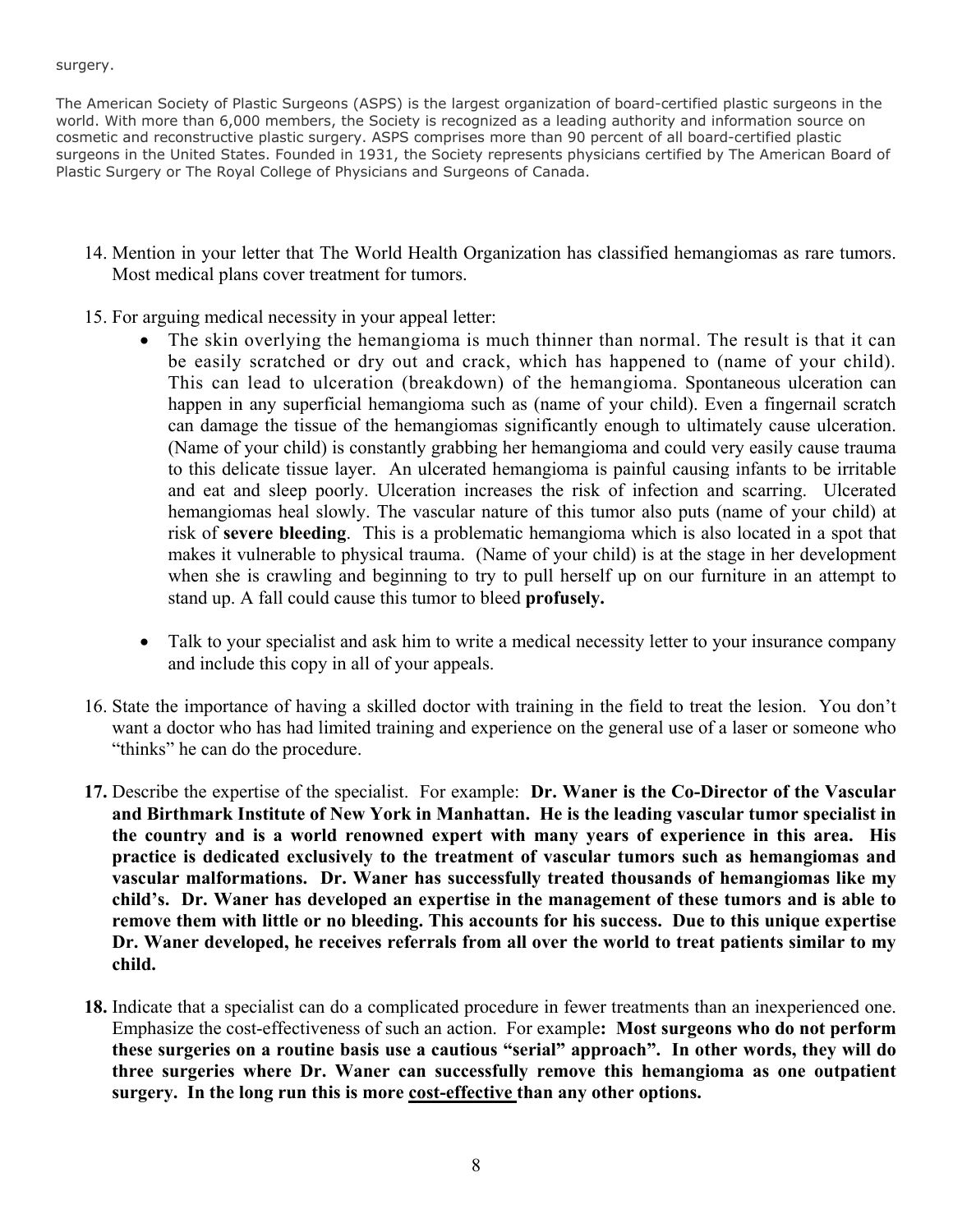- 19. If your child's lesion is disfiguring, indicate that prompt treatment by a specialist will save potential psychotherapy treatments down the road if the child remains untreated.
- 20. ASK YOUR PRIMARY CARE PROVIDER TO REQUEST YOUR APPEAL BE EXPEDITED. A request to your insurance company for an expedited appeal may need to come from your primary care provider. Check your Evidence of Coverage for this information.
- 21. KEEP THE MOMENTUM GOING. Do not stall in between appeal levels. It is best to keep going while you have everything fresh in your mind!
- 22. During the middle of your appeal letter you may want to "insert" a picture of your baby so that the birthmark is looking back at the reader of the letter. Be mindful of the picture you choose to insert. The picture should say "I need your help to get rid of this vascular lesion."

Lastly, if you have followed all appeal procedures and still have difficulty with your appeal, contact VBF's Insurance Appeal Representative at: [hvbf@aol.com.](mailto:hvbf@aol.com) Type "Insurance Appeal" in the subject line of your email.

# **Health Care Coverage for Europeans Obtaining Treatment in the United States**

Although there are well defined guidelines which summarize receiving treatment in various European countries, unfortunately no protocol exists on how to obtain health care coverage in the US. Every European country has a different system. In some countries, prior approval from the insurance company is required and the opinion of the treating physician is a key factor in the insurance company's decision. Therefore it is imperative to have the support of your doctor. The following link outlines the process to receive treatment in another European State:

#### **[http://ec.europa.eu/employment\\_social/social\\_security\\_schemes/healthcare/e112/conditions\\_en.htm](http://ec.europa.eu/employment_social/social_security_schemes/healthcare/e112/conditions_en.htm)**

We recommend requesting "pre-authorization" when attempting to obtain health insurance coverage in the US as it appears that this is the best method for getting coverage and/or reimbursement within Europe.

The same is true regarding health insurance coverage within the US. Obtaining prior approval is always the best method versus having to argue and appeal after the fact. The steps outlined in this brochure under, "Requesting an Out-of-Network Referral" can also be useful for requesting treatment in the US.

# REFERENCES

- Glassman, P. A., Model, K. E., Kahan, J. P., Jacobson, P. D., & Peabody, J. W. (1997). The role of medical necessity and cost-effectiveness in making medical decisions. *Annals of Internal Medicine, 126(2*), 152- 156.
- Rozell-Shannon, L., Marshall, C., & Waner, M. (1997). Birthmarks: A guide to hemangiomas and vascular malformations. Women's Health Publishing: Minden, NV
- Tanner, J. L., Dechert, M. P., & Frieden, I. J. (1998). Growing up with a facial hemangioma: Parent and child coping and adaptation *American Academy of Pediatrics*, 101(2), 446-452.
- Waner, M. & Suen, J. Y. (1999). *Hemangiomas and vascular malformations of the head and neck*. NY: Wiley-Liss.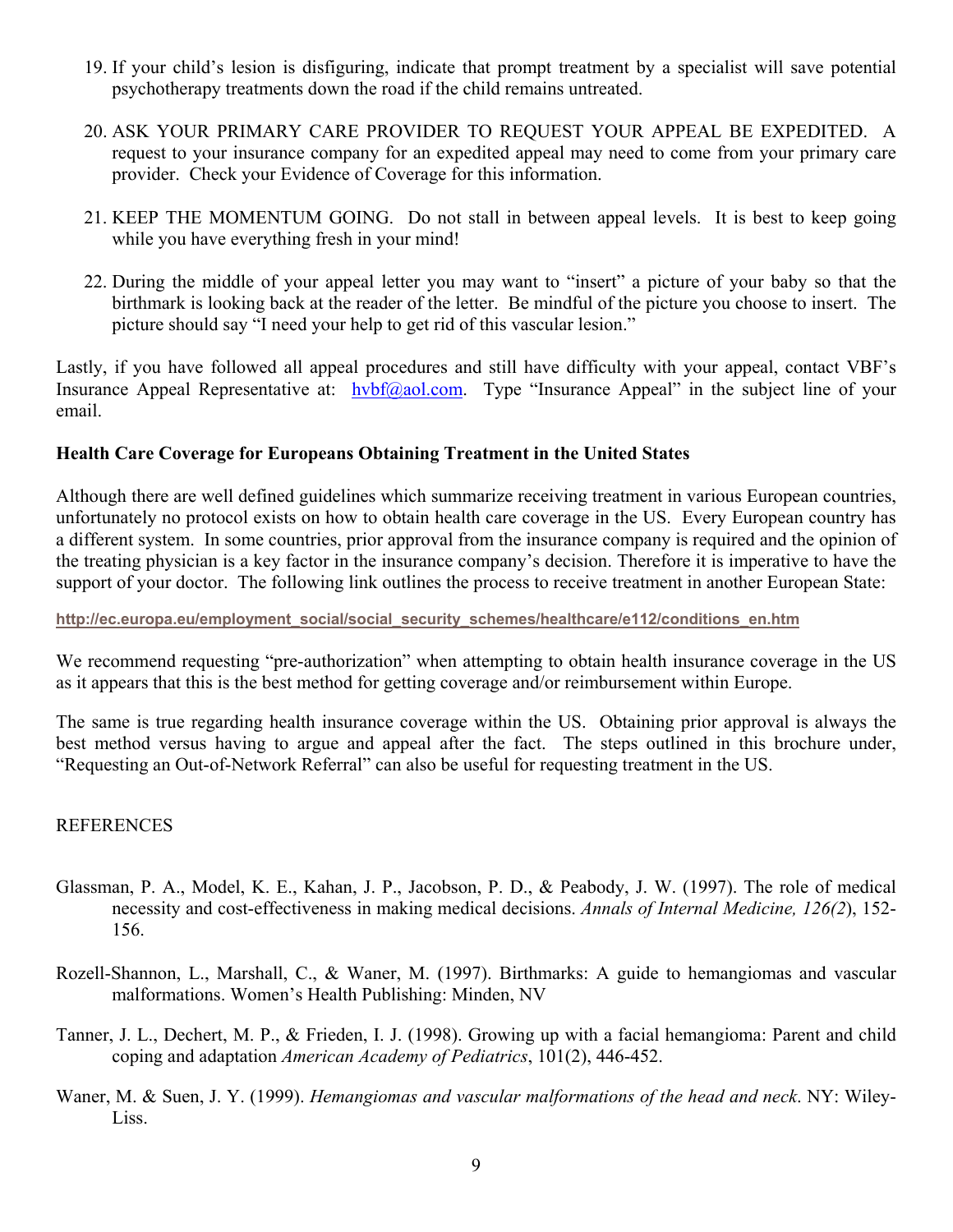# **CASE STUDIES AND CORRESPONDING SAMPLE APPEAL AND REFERRAL LETTERS**

# **Sample A**

# **Case Study "A": Left Arm and left hand superficial hemangioma**

Gina's hemangioma initially appeared on her left forearm and hand the day after she was born and resembled a purple bruise of about one-half inch by one-half inch in size. The hospital's Pediatrician who examined her the day after she was born advised us that she might have developed a bruise from the birthing process, or that she might have a "Mongolian spot."

Within one week, the lesion had more than doubled in size and turned bright red. At Gina's one-week checkup, a different Pediatrician advised us that she had a hemangioma. He indicated it would eventually go away and advised we not seek treatment.

We decided to select a new Pediatrician, Dr. Frances Green. Dr. Green advised us that she did not have ample experience with hemangiomas to properly diagnose the lesion and recommend treatment. As such, she referred us to Pediatric Dermatologist, Dr. Jane Smith.

We first saw Dr. Smith when Gina was three months old. By that time, her hemangioma covered most of her left hand and forearm and was cobbled. Dr. Smith diagnosed it as a flat, superficial hemangioma and advised us that it would likely continue to grow until Gina was at least one year-old. She indicated that it would respond well to PDL laser treatment and that it would likely require between four and six treatments.

Our medical group denied the request for treatment based on the contention that it was cosmetic and would not be effective. We appealed the decision through our health care insurance company. We included language from the Evidence of Coverage for our plan which pointed out that tumor removal was covered by the plan and not considered cosmetic. We also included a study refuting the one cited by them which detailed the effectiveness of laser treatment on hemangiomas like Gina's. In addition, we included a letter from Dr. Smith explaining why the treatment was necessary.

After thirty days of reviewing our appeal, the insurance company reversed the medical group's decision and ordered them to authorize the laser treatment. The medical group authorized the treatment the same day.

Gina was eight months old at the time of her first laser treatment. The outpatient surgery was done under general anesthesia with no complications. A second surgery was done at ten months of age and a third at one year. At this point, the lesion is more than fifty percent gone and much of the skin is now smooth.

A fourth surgery is planned.

**Sample "A" Appeal Letter**  October 1, 2006

ABC Appeals and Grievances Department Post Office Box 1234 Any City, Any State 10000

Re: Gina Jones DOB: 02/03/06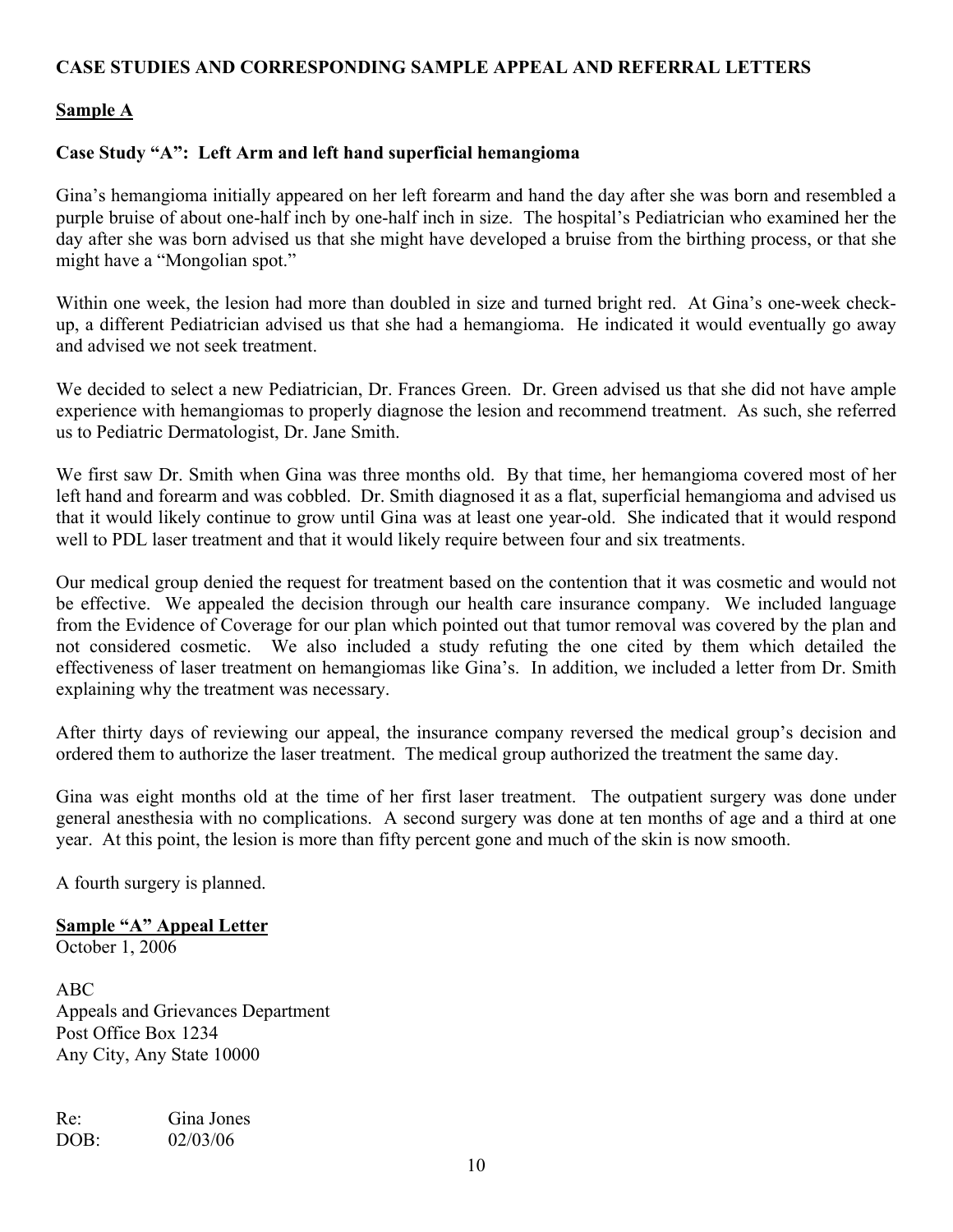# To Whom It May Concern:

Please consider this correspondence a formal grievance which is being filed to appeal ABC HealthCare's denial of laser treatment and further Dermatological office consultation by Dr. Jane Smith for our daughter's hemangioma. A copy of the denial letter from ABC HealthCare (hereinafter "ABC") dated September 1, 2006 is enclosed.

Gina's hemangioma initially appeared the day after she was born and resembled a purple bruise of about onehalf inch by one-half inch in size. Within one week, it had more than doubled in size and turned bright red. In the past five months, Gina's hemangioma has rapidly proliferated into a bright red tumor which covers most of her left hand and forearm. (Photos are enclosed.) It continues to grow at a rapid and alarming rate.

We consulted with Gina's Pediatrician, Dr. Frances Green. Dr. Green referred us to Pediatric Dermatologist, Dr. Jane Smith, at ABC Medical Center because of Dr. Smith's expertise with hemangiomas like Gina's. A copy of Dr. Smith's curriculum vitae is enclosed. As noted, Dr. Smith is the Chief of the Division of Pediatric Dermatology and an assistant Professor of Dermatology at ABC Medical Center.

# IN THE EXPERT OPINION OF DR. SMITH, LASER TREATMENT IN GINA'S CASE IS MEDICALLY **NECESSARY**

Dr. Smith evaluated Gina on August 2, 2006. She advised us of the fact that Gina's hemangioma is a **tumor**. She indicated the hemangioma was a flat, superficial hemangioma. Dr. Smith further indicated it is growing rapidly and will continue to grow for at least another seven months. The texture of Gina's skin on her hand and arm has been affected by the hemangioma. The skin is thickened. The longer the hemangioma is allowed to grow, the greater the area of skin on her hand and arm will be affected by thickened skin. As such, Dr. Smith indicated laser treatment was necessary as soon as possible to stop the growth of the hemangioma and to lessen the amount of affected skin. **She indicated laser treatment would be extremely effective in Gina's case because her hemangioma is flat and superficial.** In addition, Dr. Smith recommended further follow-up with her four weeks from the date of her evaluation on August 2, 2006. Dr. Smith's office requested authorization for laser treatment and further office consultation. As indicated above, ABC denied these requests.

Enclosed please find correspondence from Dr. Smith regarding the medical necessity of the laser treatment for Gina's hemangioma. Of particular significance is the fact Dr. Smith indicated the trial ABC relied upon for its denial is irrelevant in this case.

# REMOVAL OF TUMORS IS COVERED BY THE PLAN

ABC'S Evidence of Coverage for our plan indicates "when reconstructive surgery is performed to correct or repair **abnormal** structures of the body caused by congenital defects, developmental abnormalities and …**tumors**…and such **surgery creates a normal appearance to the extent possible, then surgery to** remove or **change the appearance of any part of the body is covered."** 

Here, Dr. Smith advised us of the fact Gina's hemangioma is a tumor. This is an uncontroversial medical fact. Gina's vascular malformation is not "normal". It is disfiguring, as evidenced by the attached photographs. Therefore, laser treatment is reconstructive surgery, in Gina's case. It will create a normal appearance for her, and greatly improve her appearance.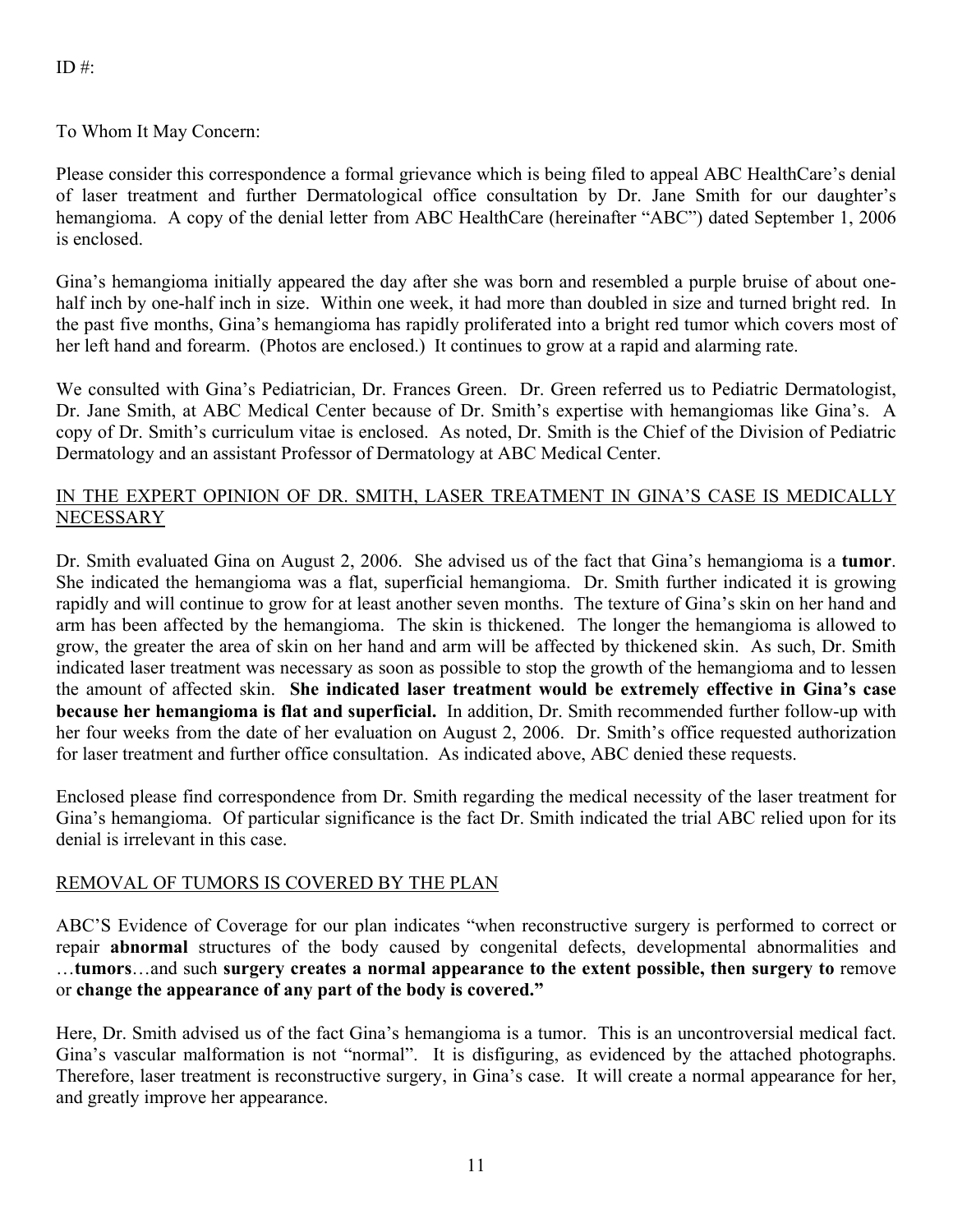# REMOVAL OF THE HEMANGIOMA WILL PREVENT FURTHER MEDICAL COMPLICATIONS AND MENTAL HEALTH ISSUES

It is well known that even mild trauma to a hemangioma like Gina's can result in profound pain, ulceration, swelling and bruising. Ulceration frequently results in scarring which requires surgical treatment. Given the location of Gina's hemangioma, these complications are likely, especially when she begins to crawl and her body weight is on her hands and arms. Beyond this, physical trauma to her hand and arm is extremely likely given that children have a proclivity toward injury, especially those learning to crawl and walk.

The size, bright red color and location of Gina's hemangioma make it impossible to ignore. This is well document by the attached photographs. All children who meet Gina point to her hemangioma, and those that can speak ask what is "wrong" with her. Some children react with fear upon seeing it. Adults who come into contact with Gina are not above staring at her and asking what "happened" to her.

The psychosocial distress of conspicuous hemangiomas like Gina's is well documented, as is the self-awareness of children as early as the age of two years, which is even more prominent in girls than boys. Therefore, a prominent hemangioma like Gina's has great potential to jeopardize her mental health and social development. Dr. Smith's correspondence confirms "significant psychosocial impairment" is likely in Gina's case.

Dr. Smith believes laser treatment for Gina's hemangioma is medically necessary. It is a reconstructive procedure to rectify a deforming and potentially painful childhood vascular abnormality. The term 'medical necessity' is conveniently subjective, but not included in the pending "Treatment of Children's Deformities Act," supported by fifteen American medical associations<sup>[1](#page-11-0)</sup> which mandates insurance coverage for the treatment of hemangiomas to restore normal appearance to children who have them.

Further, it should be noted the request for authorization for the laser treatment was reviewed and denied by an *Internist* for ABC. Clearly, ABC's reviewing physician lacks the extensive knowledge, specialty training and clinical experience with Dr. Smith possesses as a Pediatric Dermatologist.

Finally, enclosed please find a copy of an article published in Journal Watch Dermatology which documents the effectiveness of laser in the treatment of superficial hemangiomas like Gina's. This is one of many articles which addresses the benefit of laser treatment in cases like ours.

Based on the foregoing, we request ABC re-evaluate its decision to deny coverage for treatment of our daughter's condition. Please note we are prepared to pursue this matter to a successful resolution.

We may be reached at the following address: 1234 Cedar Way, Any City, Any State 10000, or by home phone at .

We look forward to your prompt response. Thank you.

Very Truly Yours,

*See footnote (1) below.* 

 $\overline{a}$ 

<span id="page-11-0"></span><sup>&</sup>lt;sup>1</sup> The American Academy of Child and Adolescent Psychiatry, The American Academy of Dermatology, The American Academy of Otolaryngology-Head and Neck Surgeons, The American Academy of Pediatrics, The American Association of Neurological Surgeons & The Congress of Neurological Surgeons, The American Association of Pediatric Plastic Surgeons, The American Association of Plastic Surgeons, The American Cleft Palate-Craniofacial Association, The American College of Surgeons, The American Medical Association, The American Pediatric Surgical Association, The American Society of Craniofacial Surgery, The American Society of Maxillofacial Surgeons, The American Society of Plastic Surgeons, and the American Society for Surgery of the Hand.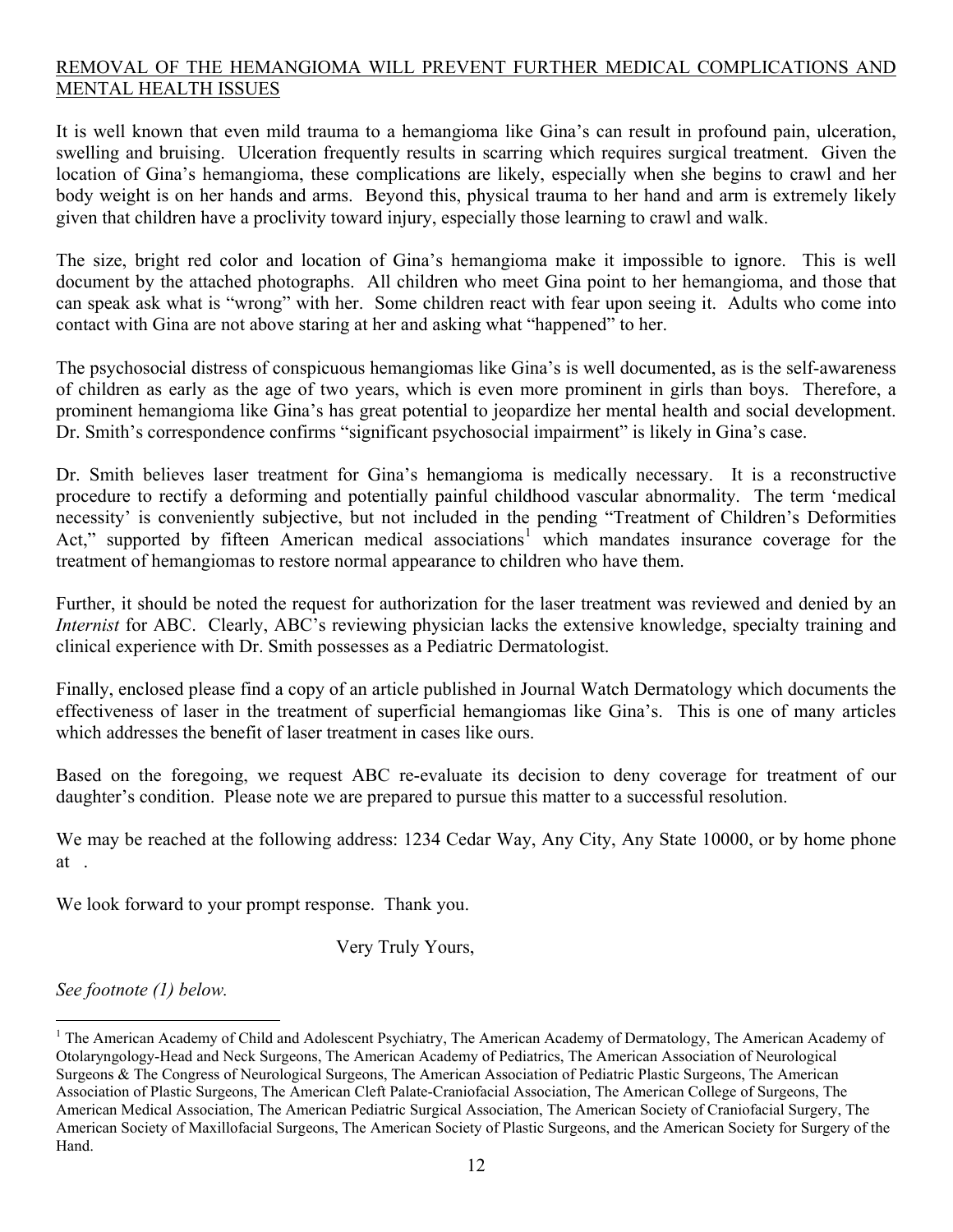#### **Sample "A" Photos**



Before laser treatments After 3 laser treatments

# **Sample B**

# **Case Study "B": Midline Forehead Hemangioma**

Susie was born with no obvious sign of a hemangioma. At approximately 2-3 weeks of age, a light, pale pink, flat "blotch" appeared in the upper center of Susie's forehead. This spot was roughly the size of the diameter of a pencil eraser. Susie's pediatrician immediately identified it as a hemangioma.

Susie's hemangioma continued to grow rapidly in diameter and also became raised and dark red. By age 3 months it was the size of a quarter and raised at least 2 stacked quarters in height. Susie's pediatrician referred her to Dr. John Brown, a plastic surgeon who is a participating provider ("in-network") in her health insurance plan. Dr. Brown performed pulse-dye laser therapy in conjunction with intralesional steroid injections. No improvement was noted and, in fact, Susie's hemangioma continued to grow.

In the months to follow, Susie's hemangioma became irritated and bled from trauma caused by wearing a winter hat.

By age 6 months of age, Susie's hemangioma grew significantly larger in both diameter and height and became ulcerated. Dr. Brown performed another pulse-dye laser treatment in conjunction with intralesional steroid injections. The ulcer healed within a few days following this treatment, however, the hemangioma still continued to grow at an alarming rate.

By 8 months of age Susie's hemangioma was pedunculated, meaning it was mushroom-like and had a stalk. Dr. Brown determined that another treatment was necessary due to the hemangioma's rapid growth. Soon after this treatment was scheduled, Dr. Brown's office informed Susie's parents that their insurance company had denied both previous claims for laser and steroid treatment and were not pre-approving the third treatment. Susie's parents filed a verbal appeal with the customer service representative from her health plan, which was denied immediately based on the insurance company's claim that there was no evidence that treatment was necessary.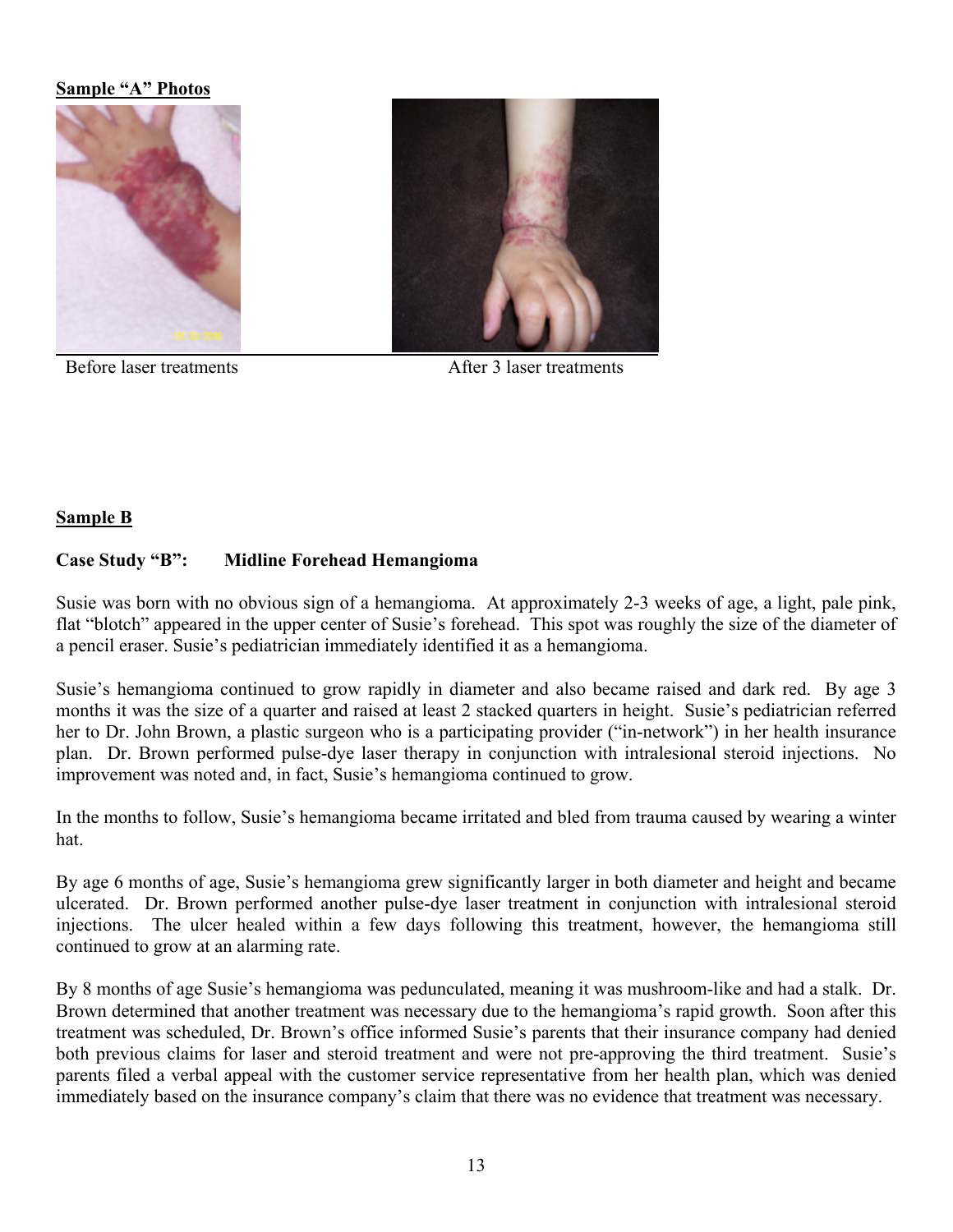Susie's parents then discovered Linda Rozell-Shannon, the President and Founder of the Vascular Birthmark Foundation, who educated them on hemangiomas and appropriate treatment for Susie's now raised and pedunculated hemangioma. Susie's parents decided to obtain a second opinion from Dr. Milton Waner. Susie's insurance company would not approve an out-of-network second opinion. Appeals were filed by both Susie's parents and her pediatrician and were denied. Susie's parents proceeded with the second opinion without approval from their insurance plan.

Dr. Waner informed Susie's parents that Susie's hemangioma would never go away and needed to be surgically removed. Despite many phone calls and letters from Susie's pediatrician to her insurance company, and a phone call between Dr. Waner and the insurance company, a request to the insurance company for surgical removal of this hemangioma was denied based on the insurance company's claim that there was no evidence of medical necessity and that this procedure was cosmetic in nature.

Susie's parents made the decision to pay out of pocket for Susie's surgery. At age 10 months, Susie's, hemangioma was successfully removed by Dr. Waner in one 75 minute out-patient procedure.

Susie's parents unsuccessfully went through several internal appeal processes before deciding to file an external appeal for which the results were binding. Results are pending.

# **Sample "B" Appeal Letter**

External Appeals Committee Tel: (555)888-1234 PO Box 1234 Grapevine, MA, 56789

Dick and Jane Smith 1111 Neverland Drive Dixie, NY 11111 XYZ Company re: Susie Smith (case # 12345)

May 16, 2007

Dear External Appeals Committee:

We have been through a long ordeal with ABC Health Plan regarding denials. We are hopeful that you can assist us in obtaining financial coverage for necessary surgery for our 10 month-old baby daughter, Susie Smith. Anna's pediatrician, Dr. Peter Wolf, recently submitted a request to ABC Health Plan for out-of- network surgery by Dr. Milton Waner. Photos speak a thousand words, so please refer to the enclosed pictures of our baby, which show progression of the condition for which we are seeking surgery, before reading the remainder of this letter.

Susie has a large, complicated, and pedunculated hemangioma on her forehead. Hemangiomas are vascular tumors made up of proliferating blood vessels. Susie's hemangioma has been proliferating for over seven months and has shown no signs of regression. This hemangioma has ulcerated and we believe that it causes her discomfort due to pressure caused by the skin around the tumor being pulled extremely taught because it can not accommodate the tumor's rapid growth. It has also bled on several occasions. To date this hemangioma continues to be problematic and has negatively affected the quality of life of our entire family.

Dr. John Brown had been following the progression of this tumor from September, 2006 to March, 2007. Dr. Brown has performed two laser treatments and direct injection of steroids but Susie's tumor continues to grow,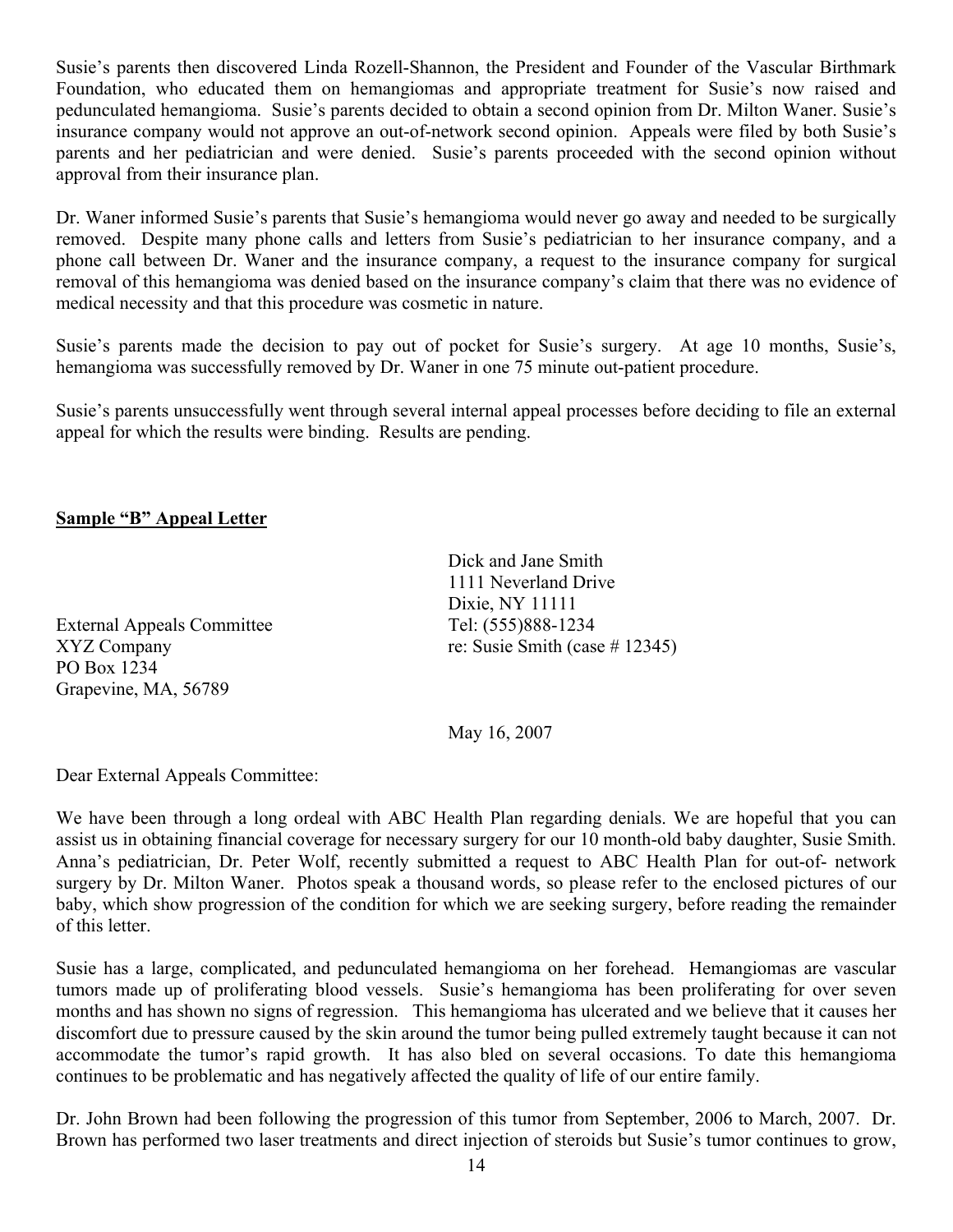ulcerate and bleed. It still continues to damage what was once normal skin tissue. Laser treatment can be effective for certain types of hemangiomas. We since learned that laser treatments have little or no affect on hemangiomas such as Susie's, which are raised and pedunculated.

As Susie's parents, it is our responsibility to clarify the diagnosis and suggested course of treatment. We also need to be aware of all treatment options available to our baby so that we can make an informed decision and be confident that the option we choose is the best one. It is also ABC Health Plan's responsibility to evaluate the medical necessity of Susie's course of treatment based on her individual condition and not on outdated, classic, pediatric textbook jargon. Therefore, we requested that Susie be seen by Dr. Milton Waner. Dr. Waner is the Co-Director of the Vascular and Birthmark Institute of New York in Manhattan. He is the **leading vascular tumor specialist in the country and is a world renowned expert** with many years of experience in this area. His practice is dedicated **exclusively** to the treatment of vascular tumors such as hemangiomas and vascular malformations. Dr. Waner has successfully treated thousands of hemangiomas like Susie's. However, despite Dr. Waner's credentials and expertise, this request was denied. We obtained a second opinion from Dr. Waner at our own expense and Dr. Waner feels that Susie's hemangioma should be removed because it is aggressive, pedunculated, and problematic. He also stated that Susie's hemangioma will not "go away" as is commonly assumed of all hemangiomas. Dr. Waner routinely operates on children Susie's age and younger.

We feel so fortunate to have found Dr. Waner, the country's leading expert in vascular tumors, **who can remove this tumor in just one, short, out-patient surgical procedure, in a hospital with pediatric anesthesiologists**. The threat of this tumor ulcerating again and bleeding profusely can be behind us forever and further medical expenses can be avoided.

Dr. Herman, The Medical Director at ABC Health Plan stated that Susie's hemangioma will "go away". **The theory that hemangiomas should be left alone and they will** "**go away**" **is outdated. In reality, only 40% of hemangiomas will completely involute. The remaining 60% require surgery or laser treatment. This is why hemangiomas must be evaluated on an individual basis.** 

Dr. Michael Gibson is a reputable physician who treats hemangiomas. Dr. Gibson is a Plastic Surgeon at ABC Medical Center and has impressive credentials (enclosed). We sought Dr. Gibson's opinion of Susie's hemangioma via email by submitting a picture. Dr. Gibson's enclosed email response stating that Susie's hemangioma will **never go away and requires surgery** also supports our position.

We have done our research and feel comfortable and confident with Dr. Waner. Our position is that we want this hemangioma to be **surgically removed** by Dr. Waner **now** based on the following information:

- Susie has undergone laser therapy and direct injection of steroids but her tumor continues to grow, has ulcerated and continues to damage what was once normal skin tissue. It is also at risk of repeat ulceration and profuse bleeding, especially due to its location (i.e.: bump on the head).
- The enclosed literature indicates that a large pedunculated tumor like Susie's which has bled and ulcerated and has not been successfully treated by direct steroid injection and laser treatment necessitates removal.
- Large, facial, pedunculated hemangiomas are more likely to leave significant scarring and are therefore aggressively treated early.
- Vital and important structures are frequently found within the substance of the hemangioma making this type of surgery very risky. The surgical removal of hemangiomas is hazardous since they are vascular and therefore bleed profusely during surgery. Further compounding this is the fact that any blood loss in a young child is much more significant than in an adult. For this reason, most surgeons will not operate on hemangiomas. **Dr. Waner has developed an expertise in the management of these tumors and is able to remove them with little or no bleeding. This accounts for his success. Due to this unique**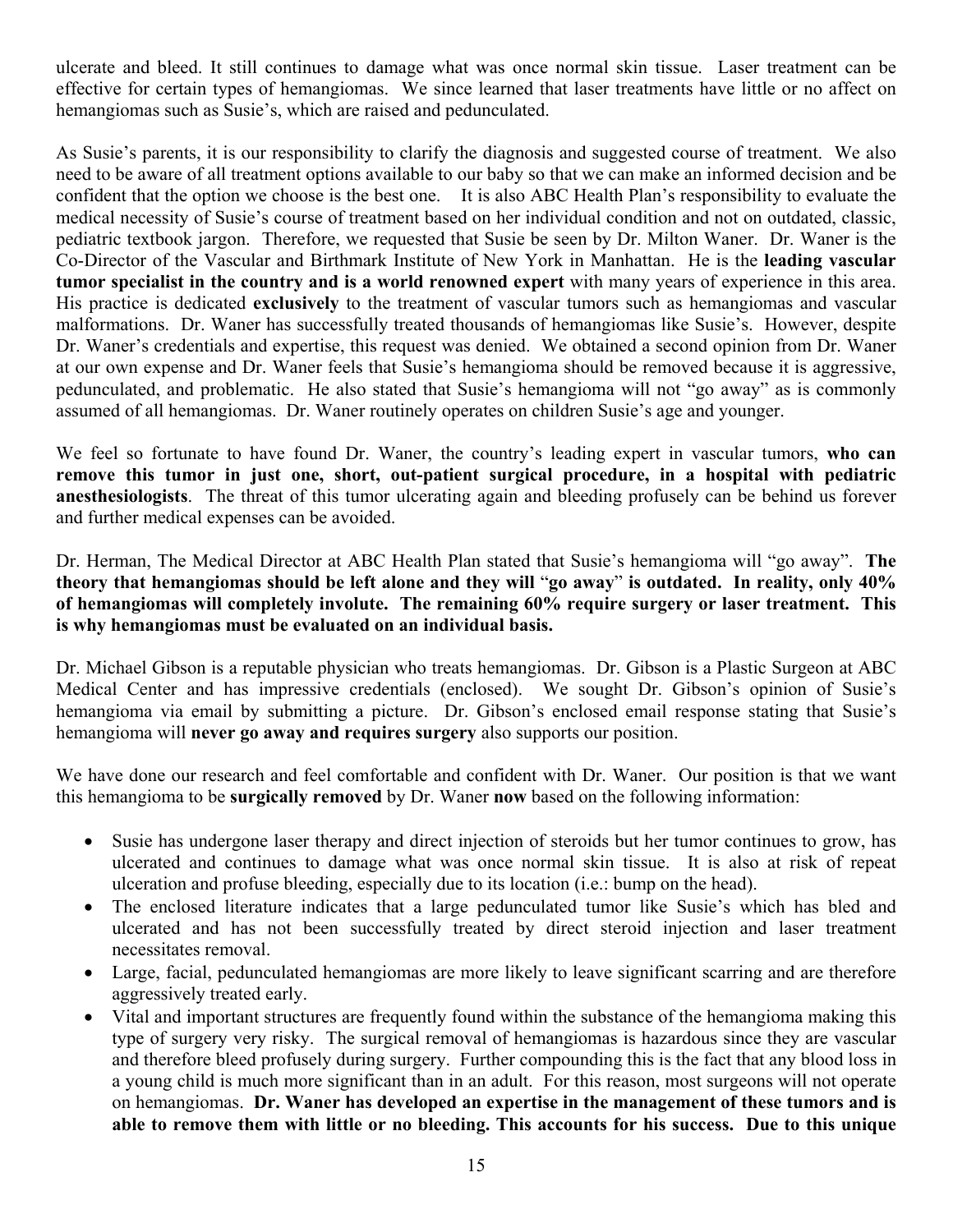- Dr. Waner can successfully remove this hemangioma as **one outpatient surgery**. In the long run this is more cost effective than any other options.
- We spoke with a Mom in Dr. Waner's waiting room whose baby has a facial hemangioma. This Mom informed us that Dr. Waner told her that her baby's hemangioma would eventually go away and therefore he was not going to treat it. This gave us additional confidence that Dr. Waner is not overly aggressive and does not remove hemangiomas that do not need to be removed.
- Susie is ten months old. Her hemangioma was **NOT** present at birth. It began to appear at age 2-4 weeks and was only a barely visible, light pink, flat blotchy area. Now, only nine months later, it is a large, dark red, raised mushroom-like tumor which continues to proliferate during the phase in which the uncomplicated hemangiomas are beginning to regress. Susie's tumor is showing no signs of involuting (progression photos enclosed).
- Susie has a second hemangioma on her shoulder that is currently **NOT** rapidly proliferating, **NOT**  ulcerating, **and NOT** medically significant and **NOT** causing discomfort of any type. Therefore, she is not being treated for this hemangioma. This is the type of hemangioma that literature refers to when they suggest that taking no action is the best course. This is a perfect example that not all hemangiomas are the same and should be evaluated individually.
- At only ten months old, Susie is already aware of her hemangioma. She grabs it when she looks at herself in the mirror and often touches it then touches another person's forehead simultaneously. She is already aware that she is different.
- Psychosocial issues of living with a facial deformity have been documented and support the need for reconstructive surgery. Since Susie's tumor will not "go away", there is no point in waiting for it to be removed. Dr .Waner has stated that **now is an ideal time to remove this tumor versus waiting because children in Anna's age group are much less likely to require scar revision surgery following the initial surgery. Operating now could spare Susie an additional surgery and therefore could be more cost effective.**
- This tumor has negatively affected the quality of life of our entire family. People have made rude and insensitive comments while out in public. Susie is beginning to understand conversation, and beginning to become aware of her surroundings and differences. This type of situation can be very traumatic to a child.

ABC Health Plan has denied our last appeal stating that this procedure is cosmetic and not medically necessary. **A cosmetic procedure, according to the American Board of Cosmetic Surgery ([www.americanboardcosmeticsurgery.org](http://www.americanboardcosmeticsurgery.org/)), "is a subspecialty of medicine and surgery that uniquely restricts itself to the enhancement of appearance through surgical and medical techniques. It is specifically concerned with maintaining normal appearance, restoring it, or enhancing it beyond the average level toward some aesthetic ideal." What is done at the Vascular and Birthmark Institute is considered plastic surgery, which, according to the American Board of Plastic Surgery ([www.plasticsurgery.com](http://www.plasticsurgery.com/)), "deals with the repair, reconstruction, or replacement of physical defects of form or function involving the skin, musculoskeletal system, cranio-maxillofacial structures, hand, extremities, breast and trunk, and external genitalia."** Today such surgeries are done on babies under 6 weeks old (cleft palates) and complicated hemangiomas like Susie's are treated immediately and aggressively so as to prevent tissue destruction. The skin tissue on Susie's hemangioma is no longer normal skin tissue evidenced by the fact that it does not contain any hair follicles. Due to this tumors destruction of Susie's normal skin tissue Susie's hair growth stops at the base of her hemangioma. This abnormal tissue is also delicate and subject to trauma much more easily than normal skin tissue.

The medical necessity arguments are many and are outlined in detail throughout this letter. The skin overlying the hemangioma is much thinner than normal. The result is that it can be easily scratched or dry out and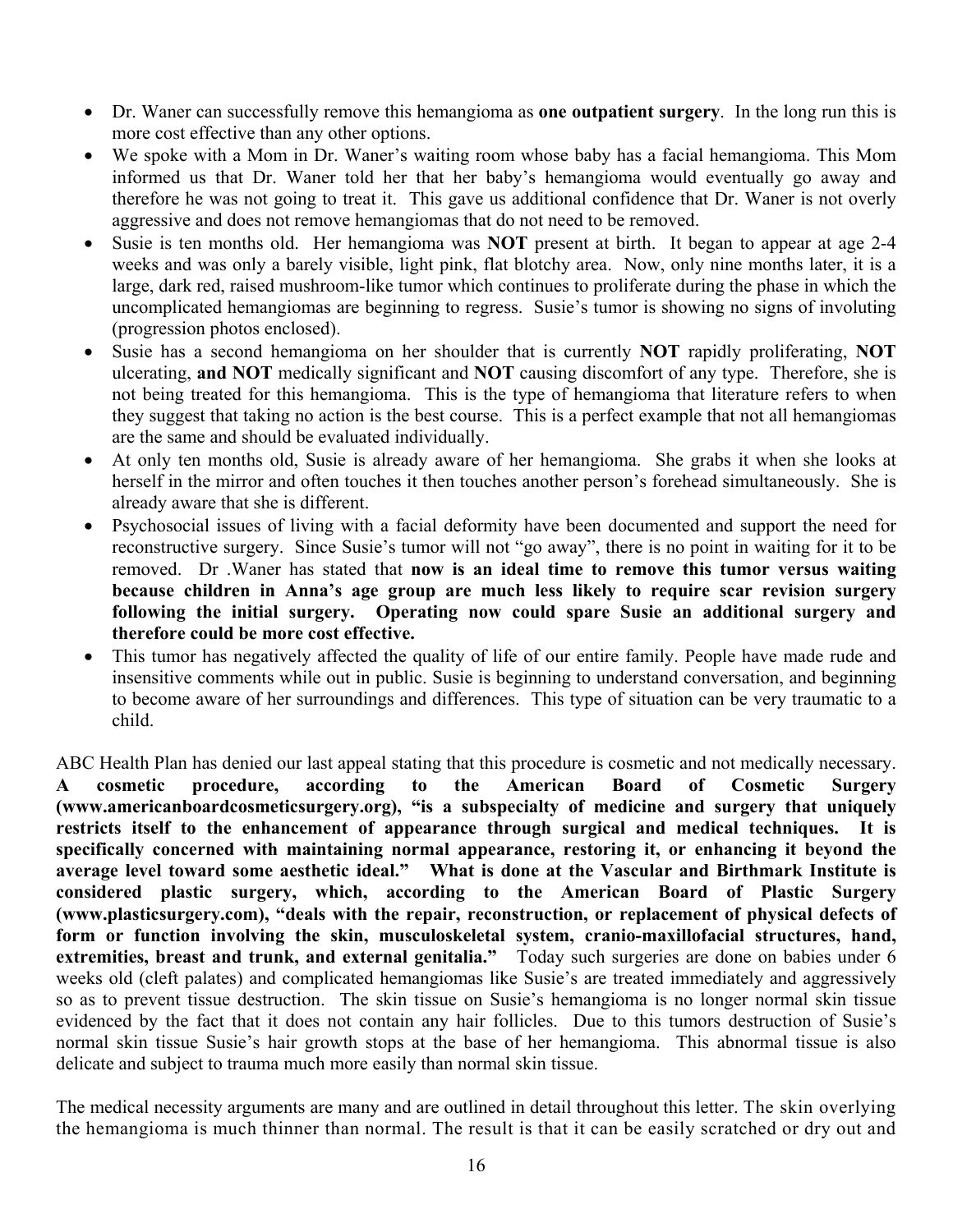crack, which has happened to Susie. This can lead to ulceration (breakdown) of the hemangioma. Spontaneous ulceration can happen in any superficial hemangioma such as Susie's. Even a fingernail scratch can damage the tissue of the hemangiomas significantly enough to ultimately cause ulceration. Susie is constantly grabbing her hemangioma and could very easily cause trauma to this delicate tissue layer. An ulcerated hemangioma is painful causing infants to be irritable and eat and sleep poorly. Ulceration increases the risk of infection and scarring. Susie already has one scar on her hemangioma that resulted from a now healed ulcer. Ulcerated hemangiomas heal slowly. The vascular nature of this tumor also puts Susie at risk of **severe bleeding**. This is a problematic hemangioma which is also located in a spot that makes it vulnerable to physical trauma. Susie is at the stage in her development when she is crawling and beginning to try to pull herself up on our furniture in an attempt to stand up. Due to the fear that a bump on her forehead can cause the tumor to bleed **profusely** we are extremely cautious and have to stop her from much of this activity. Stopping her from this activity is **hindering her normal development**. In addition, the usually simple task of putting on a winter hat is a difficult one because it rubs on Susie's hemangioma and has made it bleed. We have purchased larger hats but they do not adequately provide protection for her ears in the cold weather or completely cover her eyes. There is no solution to this other than putting on hats that fit correctly and run the risk of irritating this tumor. The ulcer Susie had followed a bleeding episode which resulted from wearing a winter hat. **No parent or child should have to live like this!** 

We have enclosed pictures of Susie from birth to present for your review. We have also enclosed a letter from Drs. Waner and Levitin, medical literature and an email note from Dr. Michael Gibson which support our position, and all related correspondence from ABC Health Plan.

If you have any questions or need additional information, please feel free to contact us. Thank you so very much for your assistance in this matter.

Sincerely,

Jane and Dick Smith

enclosures

cc: Dr. Peter Wolf Dr. Milton Waner Ms. Linda Rozell-Shannon, Vascular Birthmark Foundation President

# **Sample "B" Photos**



2 hours before surgery 24 hours after surgery

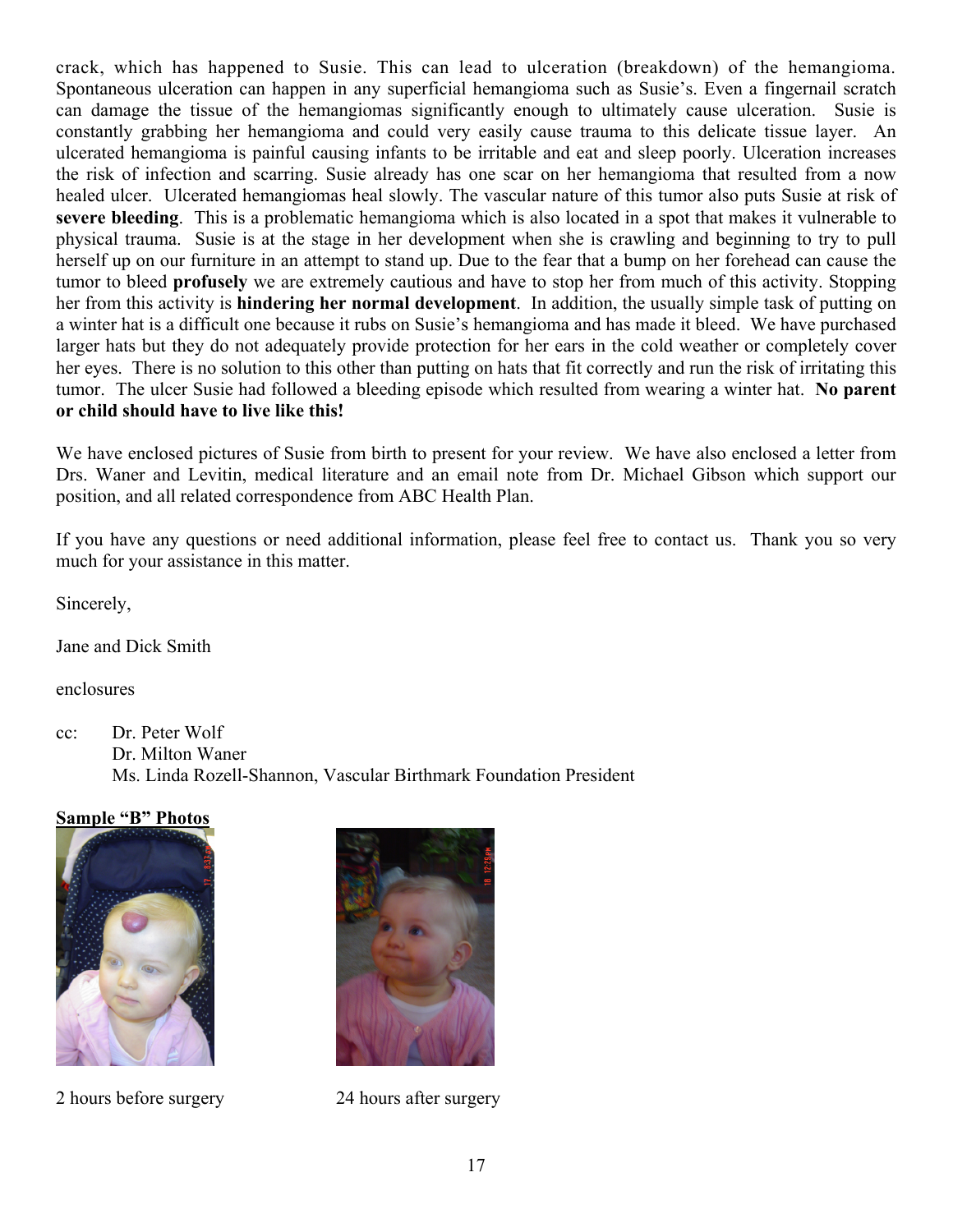# **Sample C**

# **Case Study "C": Anterior fontanel hemangioma**

Baby boy, John was delivered via C-Section at 38 weeks gestation. At 1 week of age, a strawberry birthmark appeared over his fontanel. The hemangioma grew very quickly. At six weeks of age, the hemangioma was already larger than a half dollar and raised about ¼ inch. At 10 weeks of age, the hemangioma began to ulcerate. Several visits were made to the pediatrician who referred the parents to a dermatologist. The dermatologist confirmed that the hemangioma was ulcerated. He told the parents that it was rapidly growing and recommended seeking a physician to remove it. The dermatologist, as well as the pediatrician, prescribed bactroban ointment, which was applied three times a day to keep the ulcerated area moist. He also recommended that a CT scan be performed. The baby had a CT scan performed at age 3 months. The CT scan stated "no definite evidence of intracranial extension; however, multiplanar MR imaging of brain would be better suited for this purpose. No intracranial hemorrhage, hydrocephalus, or mass effect".

In early July 2004, the parents were referred, by a family friend, to a pediatric neurosurgeon. The doctor confirmed that the hemangioma probably needed to be excised; however, recommended that the parents wait until he was a little older and bigger. The doctor saw the baby again 6 weeks later in August 2004. At that visit, the ulceration appeared to have mostly healed. The doctor felt that the hemangioma had begun to involute. Again, she wanted to wait another 6 months. She explained that the surgery would probably involve inserting tissue expanders and could potentially involve a good amount of blood loss.

When John was 11 months old, he was seen by the pediatric neurosurgeon a final time. At that visit, the hemangioma measured 6 cm x 6 cm x 2  $\frac{1}{4}$  cm. The area once ulcerated was now scarred throughout the entire middle portion of the hemangioma. The baby was developing normally and had no other medical issues.

The parent's main concern with their son's hemangioma was the social implications that he may encounter because of its location and size. They worried about the lack of hair growth in the middle of his head due to the scaring from the ulceration. In addition, they were concerned about the excision technique that the pediatric neurosurgeon had explained to them. The doctor had removed only 6 or 8 hemangiomas in her career. She was semi-retired and saw patients only once a week.

The parents contacted Dr. Milton Waner at the Vascular Birthmark Institute. After reviewing their son's case, Dr. Waner agreed to perform surgery to remove the hemangioma.

This family was insured through an HMO. On behalf of the pediatrician, the baby's mother wrote the referral letter requesting a referral to Dr. Waner. The referral letter included a case history of their son, the doctors that had examined him, the techniques the two doctors (neurosurgeon and Dr. Waner) performed to remove the hemangioma, articles on Dr. Waner and surgeries that he had performed, and pictures of the growth of the hemangioma throughout the months. The HMO approved the out of network referral and the surgery.

When John was 13 months old, Dr. Waner successfully removed the hemangioma. The procedure took an hour and half and involved a 24 hour stay at the hospital. A drain was inserted; however was removed prior to discharge the next day.

At present, hair has grown over the incision line and John shows no side effects from the surgery.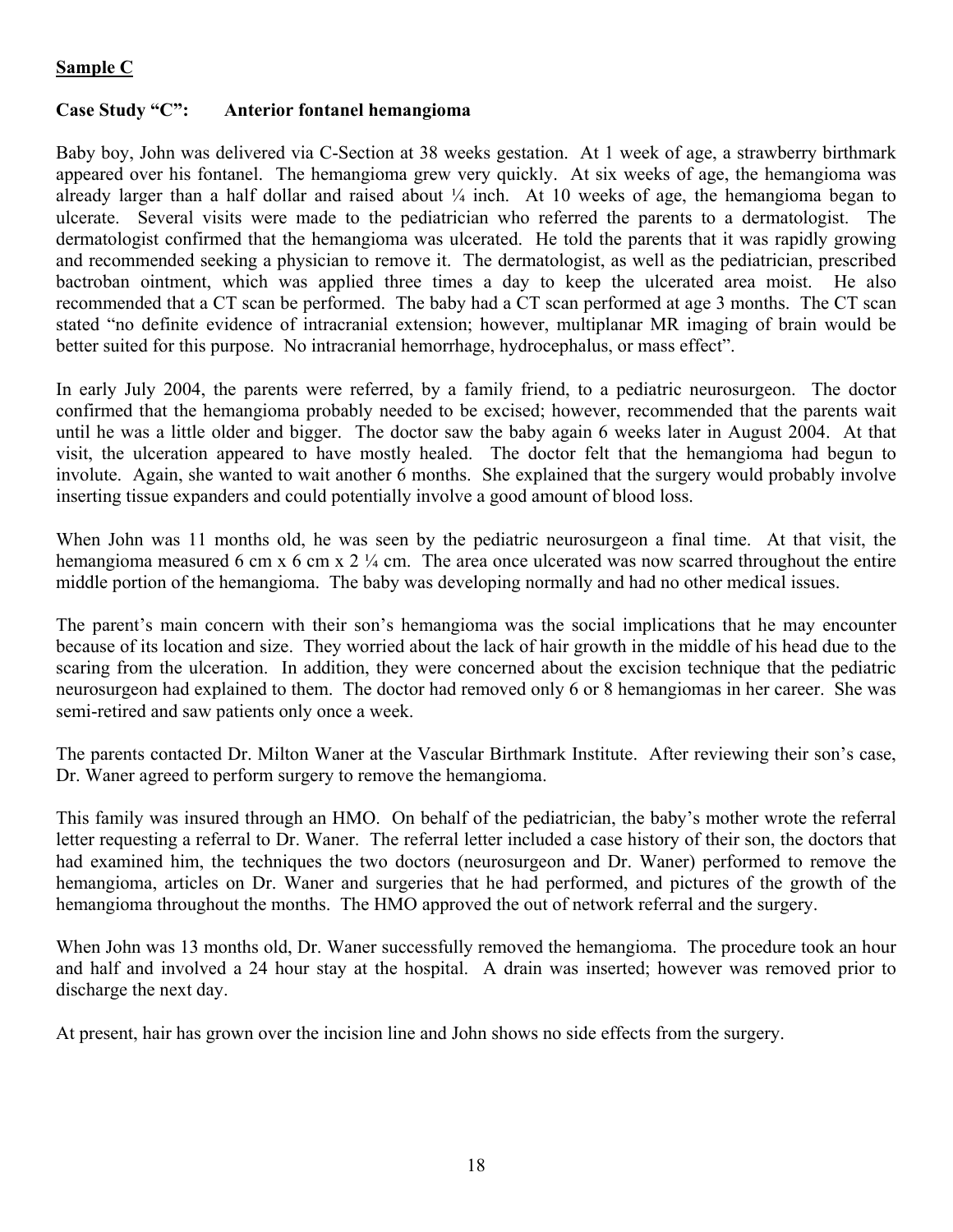#### **Sample "C" Referral Letter**

John Jones is a 10 month male with a hemangioma located on the anterior fontanel. The lesion measures approximately 6 cm long; 6 cm wide and 2 ½ cm high. At about 10 weeks old, the hemangioma became ulcerated, bled, and was painful for the infant. Bactroban ointment was prescribed for infection control. After 3 months of intense use of the ointment, the ulcerated area healed, leaving a scar in the middle of the hemangioma.

After extensive research of physicians within the ABC Healthplan network, none could be found that specialized or had extensive experience in treating or removing hemangiomas, especially one so closely located to the brain.

At the recommendation of a friend of the family and with the approval of ABC Healthplan, the parents took the baby to a pediatric neurosurgeon, Dr. Mary Brown, at XYZ Medical Group in City, State. Dr. Brown is semi retired and holds office hours once a week, is considered an out of plan physician but is associated with a plan facility. Dr. Brown saw the patient when he was 3 months old, six weeks later, and again at 10 months old. She felt that the hemangioma would need to be removed since the probability of it resolving on its own was slim; however, she felt that we should wait until the baby was much older (around 4). Dr. Brown has removed approximately 6 – 8 hemangiomas over her career. Her removal procedure involves the possibility of adding tissue expanders over several months, followed by the actual removal of the hemangioma.

The parents located Dr. Milton Waner at Temple Israel Medical Center in New York. Dr. Waner is an Otolaryngologist by training but specializes in endovascular surgery and the treatment of birthmarks and vascular malformations (He is considered a Pediatric Facial & Plastic Reconstructive surgeon). Dr. Waner has performed over 4,000 treatments/surgeries on vascular lesions such as hemangiomas. Morbidity and mortality do not appear to be factors of Dr. Waner's procedures. Dr. Waner has developed specialized surgical techniques and instruments to safely remove vascular lesions on young children. There is minimal blood loss and minimal scarring. The surgery does not require any tissue expanders procedure and most surgeries only involve an overnight hospital stay, depending upon the size of the hemangioma. Most surgeons who do not perform these surgeries on a routine basis use a "serial" approach and perform multiple procedures over time. Dr. Waner is the only surgeon in the county who operates on vascular lesions full time

Due to the sensitivity of the area and the expertise of the physician we respectfully request a referral of John Jones to Dr. Milton Waner. While Dr. Brown is qualified, her experience in performing the excision, and her semi-retired status, is not extensive enough to provide confidence in the final outcome of treatment. The parents are also concerned with the psycho-social impact of waiting for the removal of the hemangioma until the child is older.

The success of the outcome and risk of complications are dictated by the number of times the surgeon has performed the procedure and the number of procedures that have to be performed. Dr. Waner's treatment is a cost effective solution since the likelihood of multiple procedures or follow-up treatment is minimal.

Attached please find pictures of the infant at 10 weeks , at 4 months , and at 9 months of age. Also included are articles on Dr. Waner's treatment and experience.